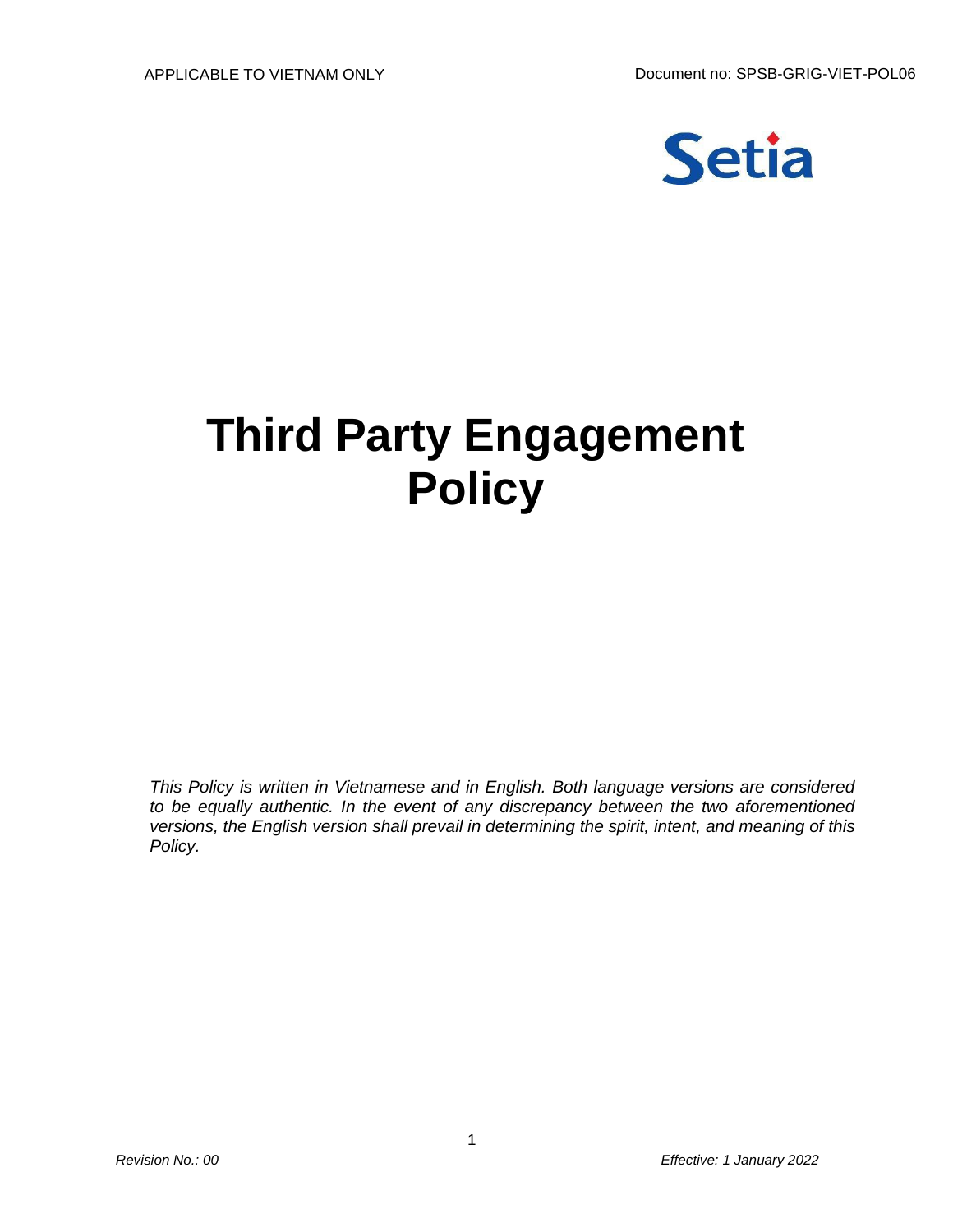## **1. S P SETIA'S THIRD PARTY ENGAGEMENT POLICY**

- 1.1 Ethics, honesty and integrity are cornerstones of our approach to doing business.
- 1.2 Bribery and corruption are strictly prohibited. We take a zero-tolerance approach to all forms of bribery and corruption both within S P Setia and in respect of the actions of our agents, business partners, contractors, service providers and other third parties and associated persons.
- 1.3 We are committed to upholding the highest ethical standards in our workplace and in all our business dealings and relationships wherever we operate.
- 1.4 We expect that Third Parties will conduct themselves in accordance with S P Setia's values, policies and procedures and the relevant laws relating to bribery and corruption.
- 1.5 To ensure that the highest standards of business integrity are applied, S P Setia conducts risk-based due diligence before entering into a contract with a Third Party to ensure that the Third Party is capable of meeting, and willing to meet, S P Setia's standards.
- 1.6 The purpose of this document is to provide an overview of the compliance due diligence process as well as detailed guidance on how to conduct compliance due diligence in relation to Third Parties. This Policy applies to all Third Parties engaged or proposed to be engaged by S P Setia.
- 1.7 S P Setia must not engage or pay any Third Party unless the Compliance Due Diligence process set out in this Policy has been successfully completed. If you have any questions or queries in relation to this Policy, please contact the Integrity and Governance Unit (**IGU**) for further guidance.
- 1.8 This Policy should be read in conjunction with S P Setia's Anti-Bribery and Corruption policy, Code of Conduct and Business Ethics and the relevant standard operating procedures including, among others, Gifts and Hospitality policy, Donations and Sponsorships policy and the Whistleblowing policy that are implemented in Vietnam.

## **2. DEFINED TERMS**

2.1 **Director** means a Director appointed to a Board of Directors of S P Setia and in relation to Vietnam only, Director includes (i) member of member's council for S P Setia's presence in Vietnam in form of limited liability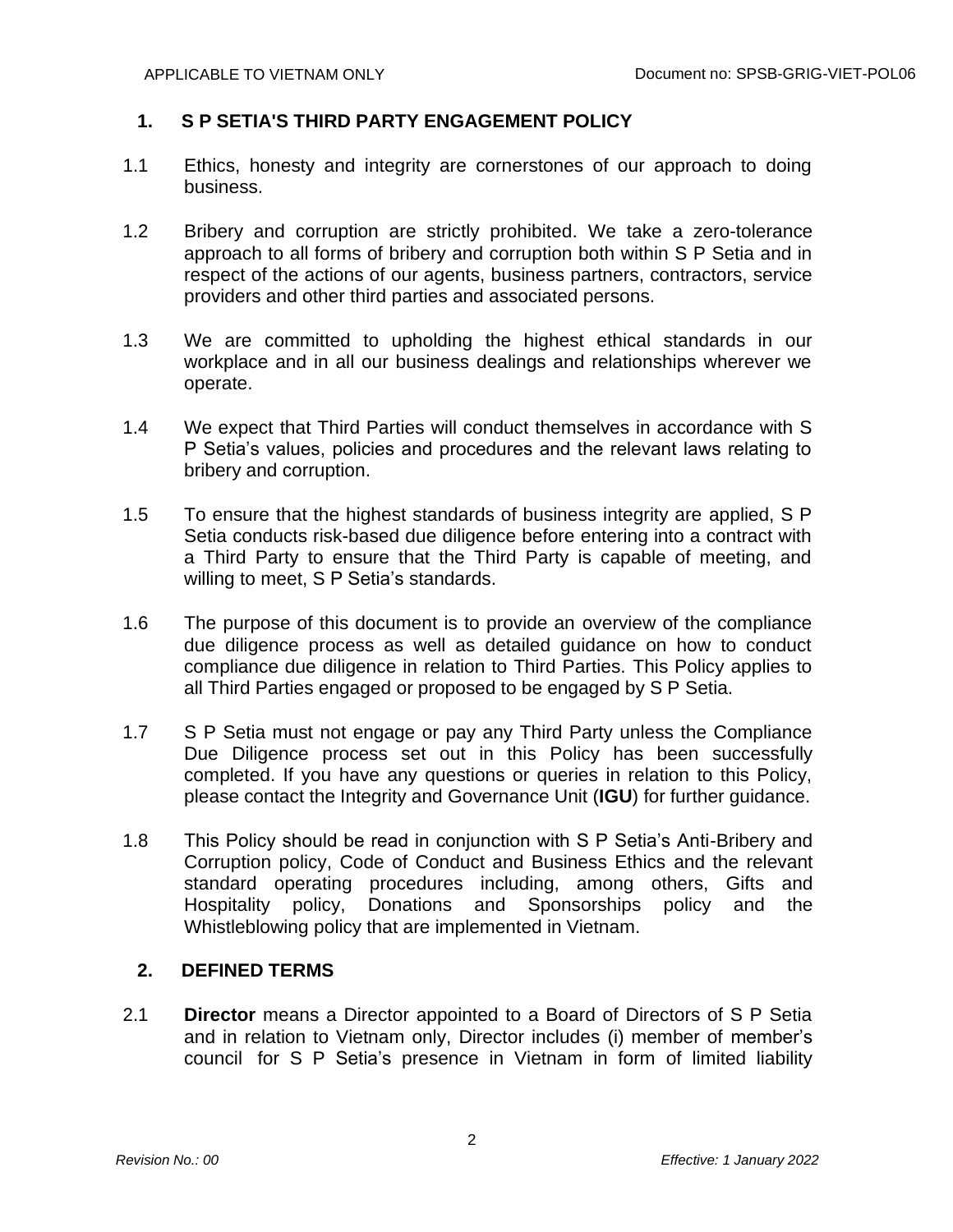company, or (ii) member of board of management or member of the executive committee for S P Setia's presence in Vietnam in form of joint stock company, or (iii) director or general director as appointed by S P Setia as the sole owner, or by the members' council or by the board of management of the entity in the form of limited liability company or joint stock company, respectively.

- 2.2 **Employee** means any individual working at any level or grade under the management, operation and supervision of S P Setia regardless of the name of the agreement between the parties, including officers, senior managers, trainees, secondees, agency staff of S P Setia, whether full-time, part-time, permanent, fixed-term or temporary.
- 2.3 **Head** means in relation to an Employee, the head of a department, head of business unit, Director, General Director, and where applicable as the context may require, a Divisional General Manager, an Executive Vice President, a Senior Executive Vice President, Chief Operating Officer or Chief Executive Officer, Chief Operating Officer of S P Setia or Chief Executive Officer of S P Setia within the Employee's reporting line.
- 2.4 **Integrity and Governance Unit** or **IGU** means the integrity and governance unit of S P Setia and further details of its establishment are set out in the Whistleblowing Policy.
- 2.5 **Public Official** means an individual who: (i) holds a legislative, administrative or judicial position of any kind; or (ii) who performs public duties or exercises a public function for or on behalf of a country or territory (or subdivision thereof) or for any public agency or enterprise (including government linked companies and enterprises, and state-owned or statecontrolled companies and enterprises); or (iii) is an official or an agent of a public international organisation (such as the United Nations or similar body).
- 2.6 **Red Flag** means an event, occurrence or circumstance identified during the due diligence process which indicates a potential threat or risk or area of concern to S P Setia. Based on the gathered information and research performed on the Third Party, Red Flags are indications that illegal or improper conduct could possibly occur or could have occurred.
- 2.7 **S P Setia** means S P Setia Berhad and its subsidiaries and any business entity which is directly or indirectly (i) wholly or majority owned; or (ii) controlled; or (iii) managed by S P Setia Berhad, details of which are available at: [https://www.spsetia.com/en-us/corporate/business](https://www.spsetia.com/en-us/corporate/business-performance/investor)[performance/investor](https://www.spsetia.com/en-us/corporate/business-performance/investor) relations.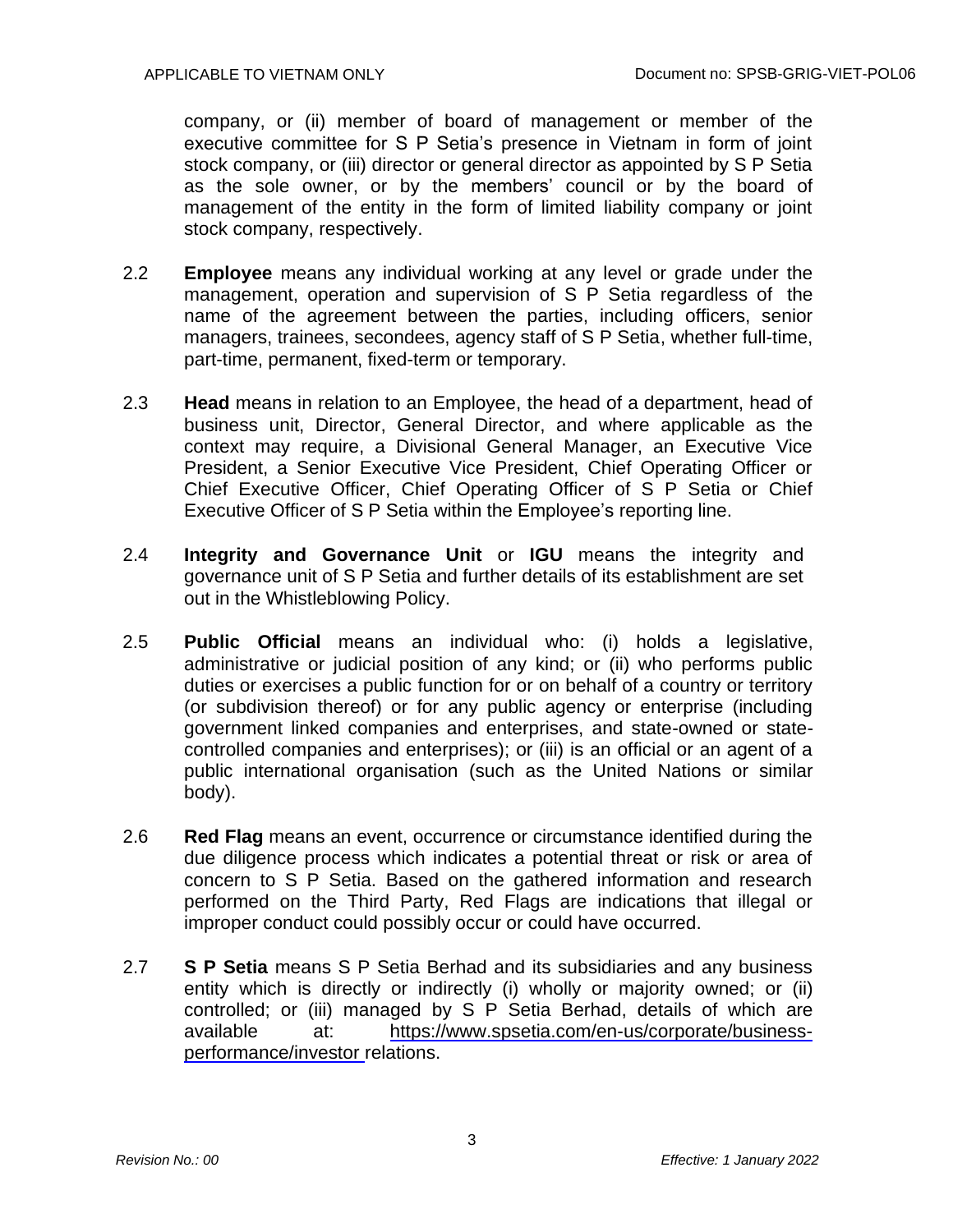2.8 **Third Party / Third Parties** includes anyone who at any time performs (or who is intended to perform) services for or on behalf of any entity in S P Setia, including anyone who is engaged (by contract or otherwise) or paid to represent any entity in S P Setia such as suppliers, distributors, business contacts, agents, representatives, intermediaries, middlemen, introducers, sponsors, consultants, contractors, advisers, and potentially Public Officials.

## **3. WHO IS COVERED BY THE POLICY?**

- 3.1 This Policy applies to all Employees and Directors wherever located.
- 3.2 Employees and Directors are expected, as part of their normal duties, to do the following:
	- (a) familiarize themselves with and comply this Policy and related procedures issued by S P Setia as amended from time to time;
	- (b) participate in any related training provided by S P Setia;
	- (c) familiarize themselves with and comply any other policy and procedures which apply to their jobs issued by S P Setia as amended from time to time; and
	- (d) immediately report any actual or suspected bribe, allegation of bribery made or offered by a Third Party or breaches of policies and procedures which come to their attention to their Head or in accordance with the Whistleblowing Policy.
- 3.3 In this Policy, any reference to "you" or "your" means any person subject to this Policy.

## **4. WHO IS RESPONSIBLE FOR THE POLICY?**

- 4.1 The Board of Directors continues to lead S P Setia's anti-bribery and corruption efforts and has overall responsibility for ensuring this Policy complies with S P Setia's legal and ethical obligations. The Board of Directors will provide the necessary leadership, resources and active support for management's implementation of this Policy.
- 4.2 The IGU has primary and day-to-day responsibility for implementing and overseeing this Policy, and for monitoring its use and effectiveness. The IGU shall regularly report to the Risk Management Committee and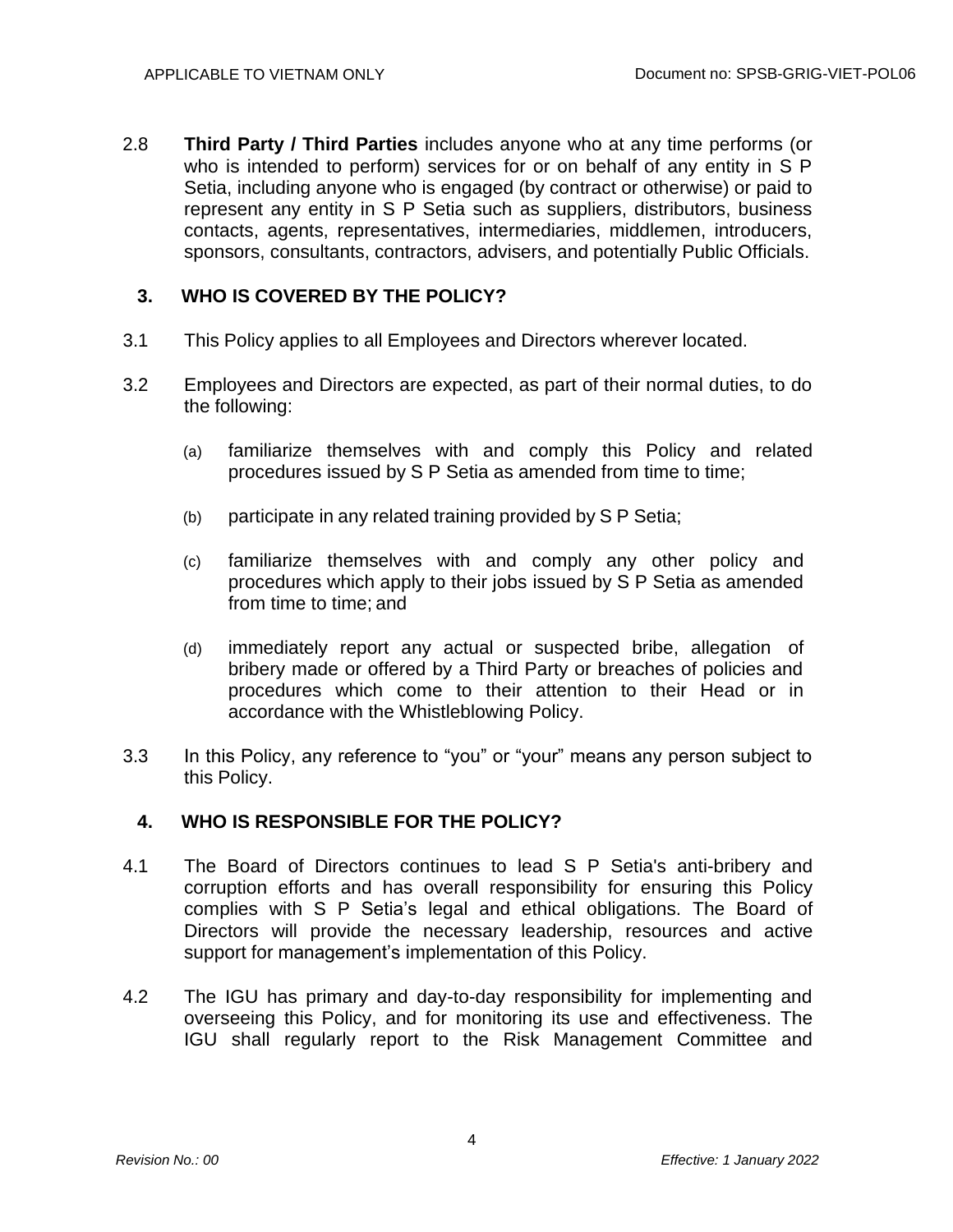ultimately the Board of Directors concerning the implementation and effectiveness of this Policy.

- 4.3 The Chief Risk, Integrity and Governance Officer (**CRIGO**) is responsible for reviewing the adequacy of this Policy and regularly reporting on its implementation and matters arising thereunder to the Risk Management Committee and ultimately the Board of Directors of S P Setia, taking into account relevant developments and evolving international laws and industry standards. The CRIGO will oversee the development, maintenance and testing of S P Setia's anti-corruption standards and procedures designed to evaluate and improve their effectiveness.
- 4.4 Every Employee of S P Setia and Director acting on behalf of S P Setia is responsible for understanding the Policy. All queries regarding this Policy's interpretation and when and how the rules apply in a given situation should be directed to the IGU.
- 4.5 Management at all levels are responsible for ensuring that those reporting to them are made aware of and understand this Policy and are given adequate and regular training on it. The nature and frequency of the training will vary depending on the role of the individual and the likelihood that such person or entity will be exposed to corruption issues. All Employees must ensure that they complete any related training that they are required to undertake as directed by S P Setia's Board of Directors and management, from time to time.

## **5. Initial Risk Assessment**

- 5.1 The initial risk assessment on the Third Party shall be the responsibility of the Employee, in the relevant department of the business unit or support unit, who proposes to engage the Third Party (the **Requestor**).
- 5.2 The objective of this step is to assess the level of risk the Third Party presents, which then determines the required level of due diligence work to be carried out. Not all Third Parties present the same level of risk and therefore do not require the same level of due diligence. The risk level will depend on the:
	- (a) Nature of service/arrangement;
	- (b) Country risk (both the country where the Third Party is located, and the country where the service is being provided); and
	- (c) Monetary value of the service provided.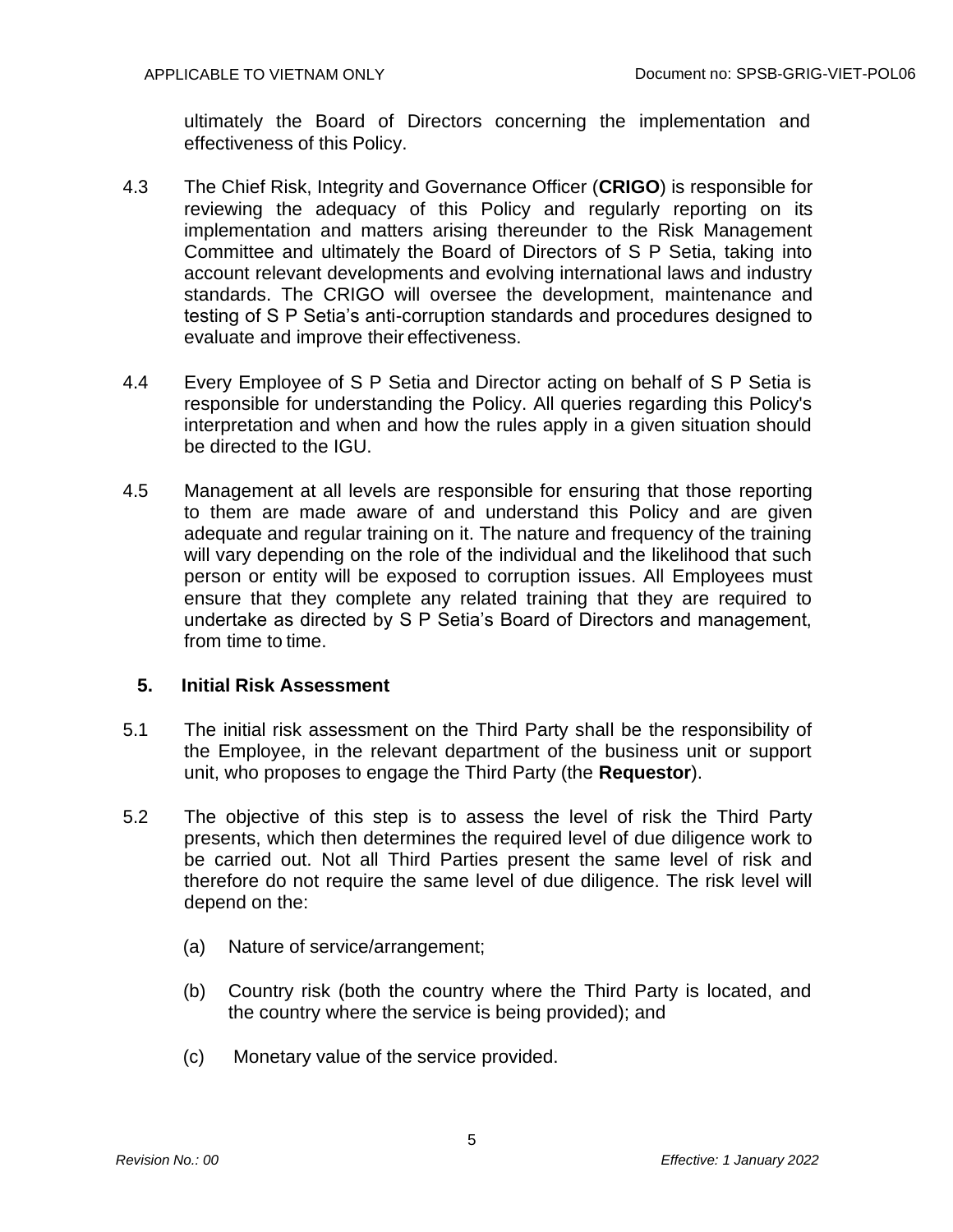- 5.3 S P Setia's risk assessment processes require the completion of the following steps prior to the engagement of the Third Parties:
	- (a) the Due Diligence Checklist to be completed by the Requestor;
	- (b) the Third Party should complete and return a copy of the Due Diligence Questionnaire (along with supporting documents);
	- (c) a desktop search should be carried out on the Third Party; and
	- (d) formal business or registry searches (for example, company or business registration searches at (i) the Companies Commission of Malaysia in Malaysia, or (ii) the National Business Registration Portal in Vietnam or any other relevant registry of companies or businesses should be conducted in respect of the Third Party, if available in the jurisdiction where the Third Party is incorporated or registered (**Official Searches**).
- 5.4 The Due Diligence Checklist and Due Diligence Questionnaire enable the collection of information about the Third Party, including information about the Third Party's ownership and management, track record of ethical conduct, internal policies and procedures, and subcontractor relations. The Third Party should provide supporting evidence in response to the questions on the Due Diligence Questionnaire wherever possible. To the extent any answers provided by the Third Party are unclear or unsatisfactory or conflicts with the Official Search Results, the Requestor should seek clarification and any supporting evidence from the Third Party promptly.
- 5.5 A desktop search should also be carried out to gain an initial understanding of the public profile of the Third Party and to determine whether there are any reputational issues relating to the Third Party (including its subsidiaries, officers and agents) that need to be further explored. The desktop search should be carried out by the Requestor and the results documented. Searches ought to be conducted using internet search engines and any public databases that are relevant in the local jurisdiction and to the extent possible, in the local language. Searches should be broad enough to understand as much about the Third Party as possible. In addition, the search should include key words such as fraud, bribery, corruption, moneylaundering, terrorism, sanctions, graft, and kickback.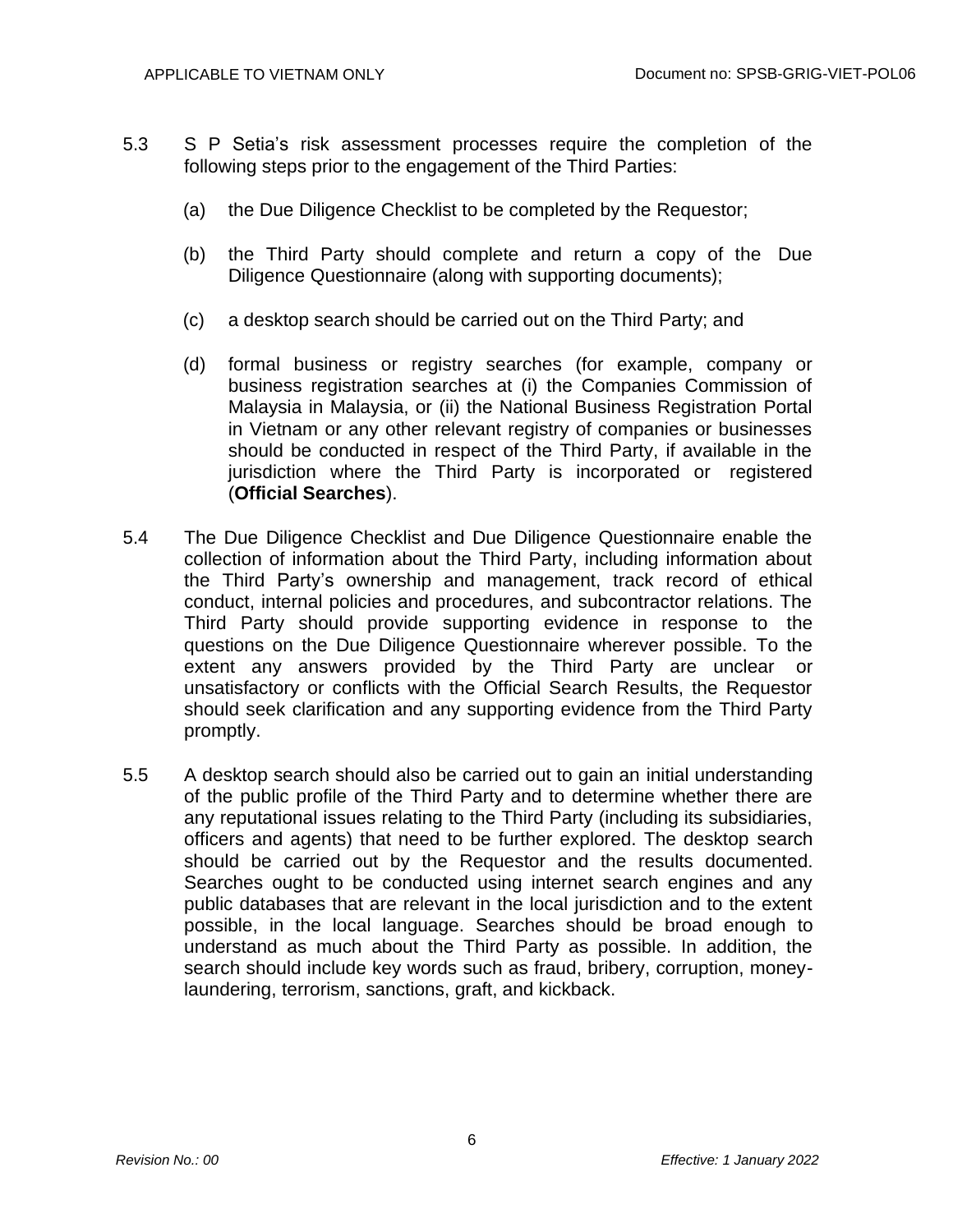5.6 In circumstances where a contract is to be proposed by the Third Party, the draft contract and proposed terms and conditions should also be obtained by the Requestor, wherever practicable. Please refer to the standard operating procedure.

## **6. Analysis and evaluation of the information gathered**

- 6.1 When complete, all information collated on the Third Party will be reviewed by the Requestor's approving manager for, among other things, completeness, accuracy and consistency with particular attention to the nature and scope of service provided, payment terms and mode of payment.
- 6.2 If there are any gaps or inconsistencies with the overall information collated, it may be necessary to carry out further research, including interviewing the Requestor and/or the Third Party.
- 6.3 Once the review is complete, the approving manager will assess whether any Red Flags have been identified. If the approving manager is in any doubt as to the existence of any Red Flags, the approving manager may consult with the IGU.
- 6.4 Approving manager should refer to the common Red Flags Checklist while completing their review:
	- (a) If no Red Flags are identified, the Third Party will be classified as "Green"; or
	- (b) If Red Flags are identified, the approving manager will escalate the review of the Third Party to the relevant Head in order for the Head to determine whether the Third Party should be classified as "Amber" or "Red", in accordance with the parameters set out in the standard operating procedures to be read together with this policy.
- 6.5 Finding a Red Flag does not automatically mean that S P Setia is prohibited from engaging the Third Party. However, a Red Flag should not be ignored or left unaddressed by S P Setia. In order to proceed with the Third Party, S P Setia will implement risk mitigation measures set out in the standard operating procedures to be read together with this policy, reflecting the nature and seriousness of the Red Flag(s) identified. The Employees responsible for managing the relationship with the Third Party should also be made aware of the potential Red Flags and the steps that are to be taken to mitigate them.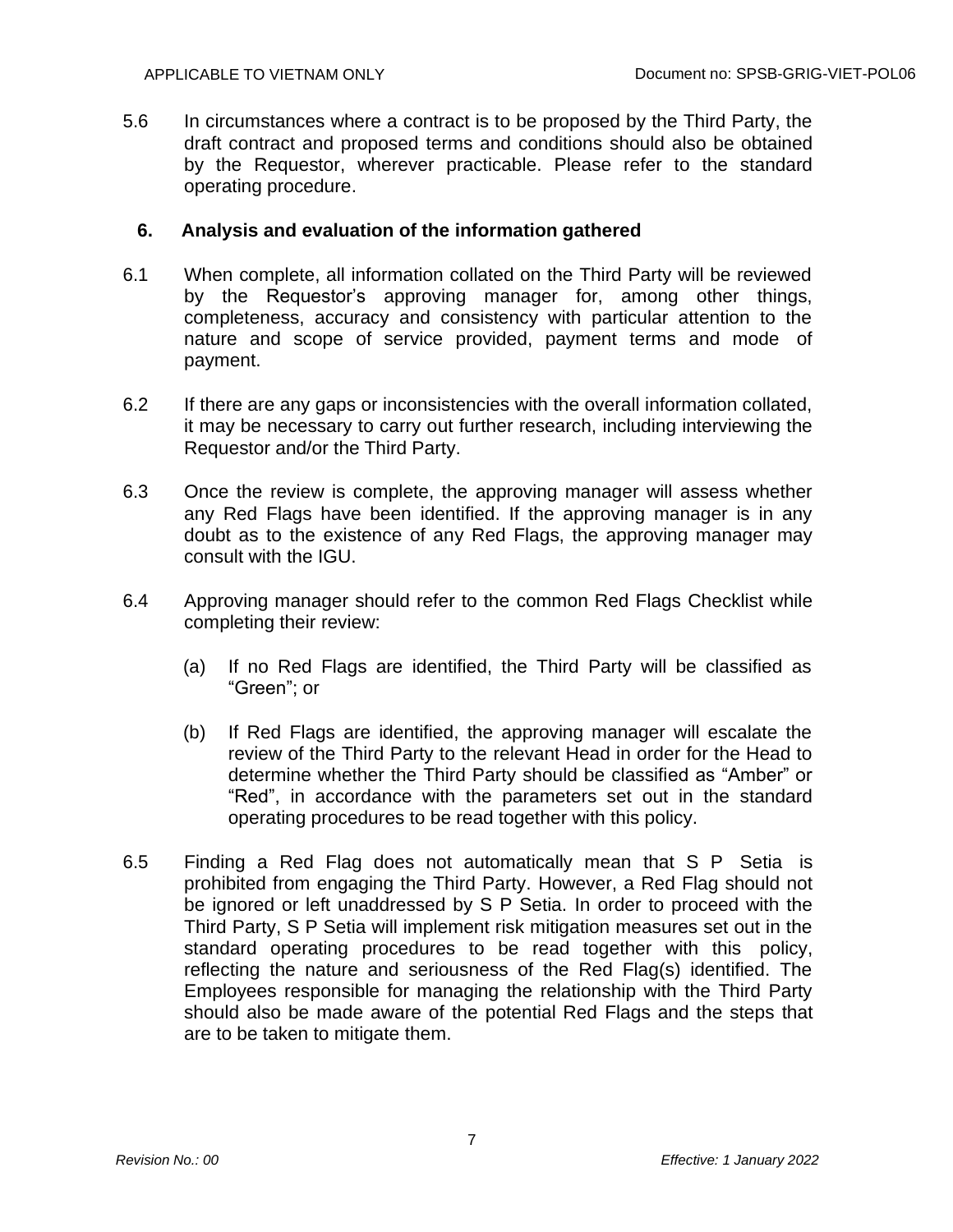6.6 After considering all the information and findings, the approving manager and the relevant Head, in consultation with IGU, will decide on the classification of the Third Party, along with the recommended mitigation actions to be taken, where relevant:

| <b>Classification</b> | <b>Description</b>                                                                                                                   | <b>Recommendation</b>                                     |
|-----------------------|--------------------------------------------------------------------------------------------------------------------------------------|-----------------------------------------------------------|
| Green                 | The proposed arrangement bears a<br>low risk of corruption                                                                           | Approved – arrangement<br>can proceed                     |
| Amber                 | The proposed arrangement bears a<br>moderate risk of corruption AND<br>there are actions which can be<br>taken to mitigate the risks | Arrangement may<br>proceed under specified<br>conditions  |
| Red                   | The proposed arrangement bears a<br>high risk of corruption                                                                          | Not approved. The Third<br>Party should not be<br>engaged |

## **7. Mitigation**

- 7.1 In circumstances where the Third Party is classified as "Amber" or "Red", actions must be taken to mitigate risk. Potential mitigation actions that can be considered and prescribed by S P Setia as and when necessary are set out non-exhaustively below. The mitigation actions shall be based on the type and nature of red flags identified following the review of the Third Party. If there is nothing that can be done to mitigate the risk satisfactorily, then the Third Party must be classified as "Red" and S P Setia shall not engage that Third Party.
	- (a) As approved by the Head, in consultation with the IGU, enhanced due diligence by the approving manager and/or by external consultants, including interviews with and/or potential site visits to the Third Party;
	- (b) Introduction of appropriate internal financial and accounting procedures, such as financial limits of authority and requiring detailed evidence of services performed by the Third Party;
	- (c) Ensuring that the Third Party has appropriate policies and procedures in place to deal with anti-bribery and corruption issues;
	- (d) Negotiating specific anti-bribery and corruption contractual clauses leading to audit rights, obligations to provide evidence of services provided and contract termination or compensation in case of compliance incidents should be tailored to the contract and relevant jurisdiction;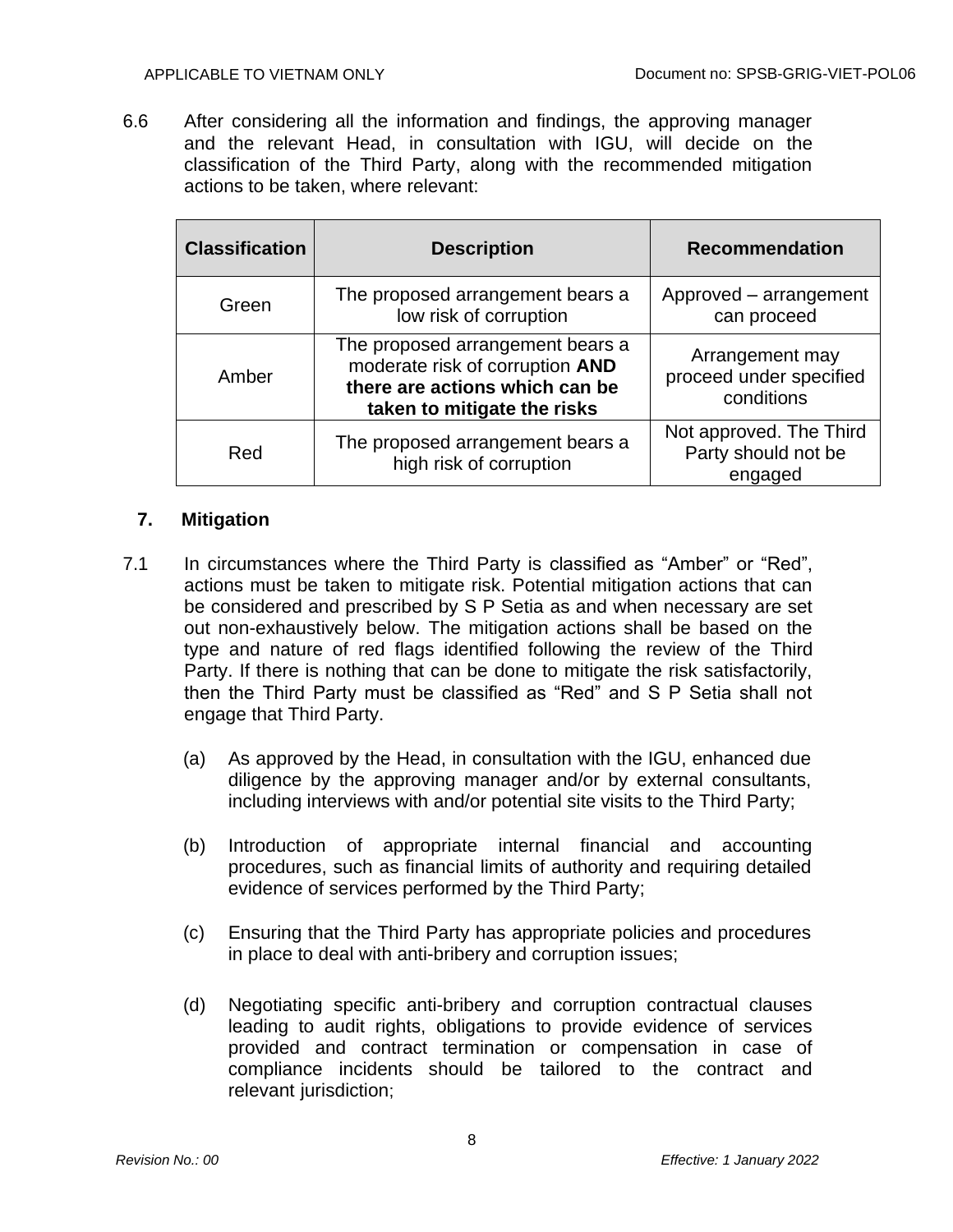- (e) Continuous assessment during engagement, including periodic updating of the Due Diligence Checklist by the Requestor and the Due Diligence Questionnaire by the Third Party;
- (f) Self-disclosure by the Third Party of possible compliance violations;
- (g) Periodic or repeated training for the Third Party; and/or
- (h) Re-assessment of performance including ethical business practices and service standards of the Third Party - at regular intervals.

## **8. Written Agreements**

- 8.1 All agreements with Third Parties should be entered into in writing prior to the commencement of work or services.
- 8.2 S P Setia should ensure that agreements with Third Parties contain:
	- (a) the scope of services to be provided by the Third Party;
	- (b) the Third Party's duties;
	- (c) the remuneration structure, including basis of commission, and/or payment terms providing clearly how payment shall be made, for example, against work done supported by clearly defined deliverables or progress milestones for work done;
	- (d) the term and conditions of the agreement; and
	- (e) the Third Party's commitment to all applicable laws, including antibribery laws, as represented by appropriate contract compliance language/representations and warranties.
- 8.3 Where S P Setia's ability to impose strict contractual safeguards is limited, S P Setia should at a minimum ensure that the Code of Conduct and Anti-Bribery and Corruption policy are communicated to the Third Party.
- 8.4 It should be borne in mind that the Due Diligence Checklist and Questionnaire are only guidance tools which should be "live" throughout the engagement of the Third Party. If a new Red Flag is uncovered during any stage of the engagement, the approving manager shall notify the Head in order to determine what, if any, mitigation steps or other decisions ought to be taken by the approving Manager and the Head, following consultation with IGU.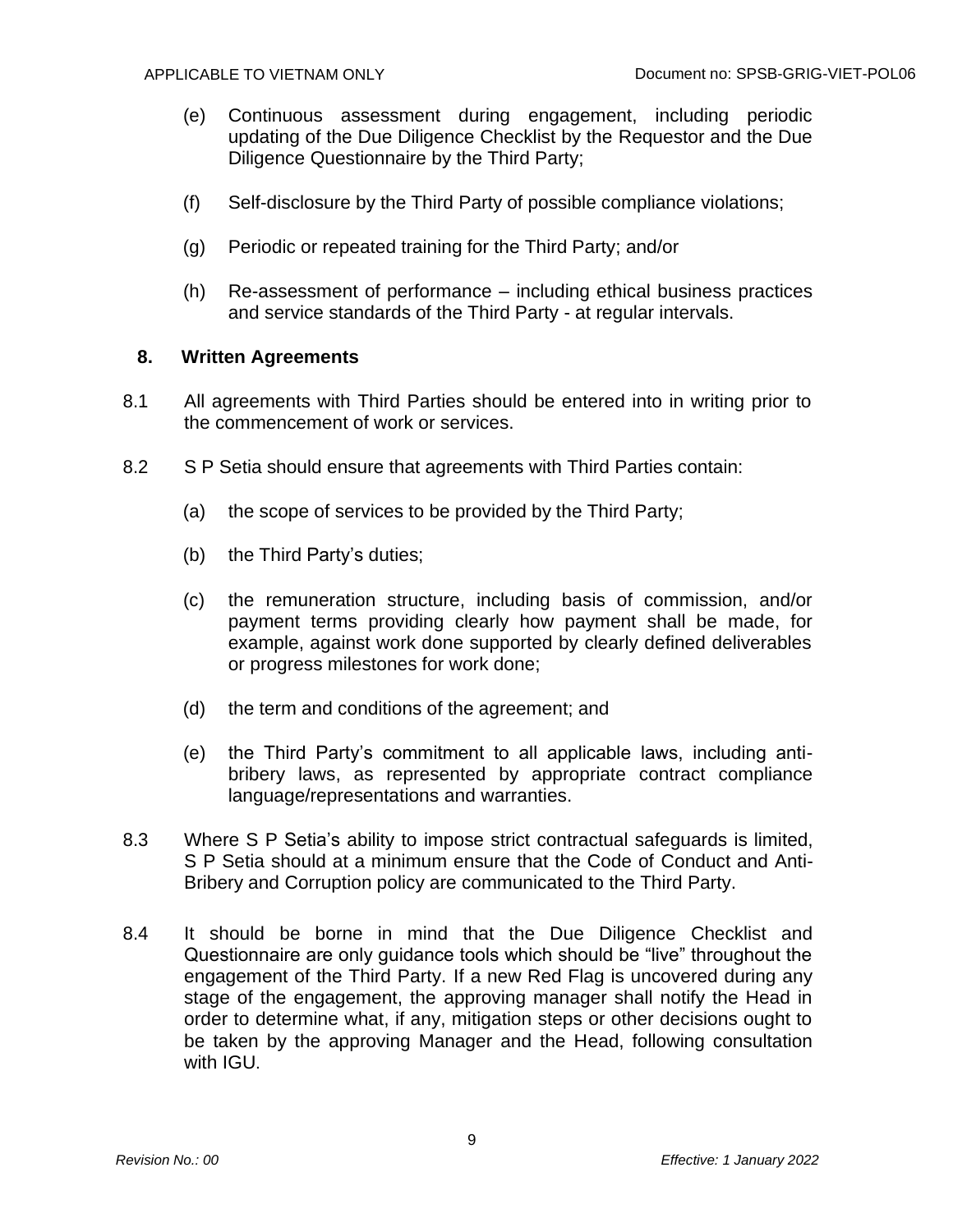## **9. Training and Awareness**

- 9.1 All S P Setia employees who are involved in the engagement of Third Parties will receive training on the Third Party due diligence process and potential Red Flags that they should look out for.
- 9.2 If you have not received training in the process, but believe that you should, please contact your Head.
- 9.3 Third Parties will be trained on S P Setia's Anti-Bribery and Corruption Policy. If such briefing is provided, this step should be documented by the IGU.

#### **10. Documenting the compliance due diligence performed**

- 10.1 The steps conducted as part of the compliance due diligence process on a Third Party shall be properly and systematically documented by the Requestor, approving manager and the other Employees responsible for the relationship with the Third Party. Signed originals should be retained in the safe custody of the business unit or support unit and copies of all signed originals shall be uploaded and maintained on the S P Setia Intranet.
- 10.2 Proper documentation is important as it acts as a record of the materials reviewed, the decision made and the reasons relied upon.

## **11. Ongoing monitoring and review**

- 11.1 Once the Third Party has been approved and engaged, the Third Party's conduct and performance will be assessed by the business unit or support unit responsible for the relationship with the Third Party throughout the engagement period.
- 11.2 Compliance Due Diligence will be repeated for periodic cycles not exceeding 2 years for Third Parties categorised as "Green" and not exceeding 1 years for Third Parties categorised as "Amber", and anytime during those periodic cycles if there are any concerns or Red Flags or changes in circumstances resulting in new or altered compliance risks posed by the Third Party.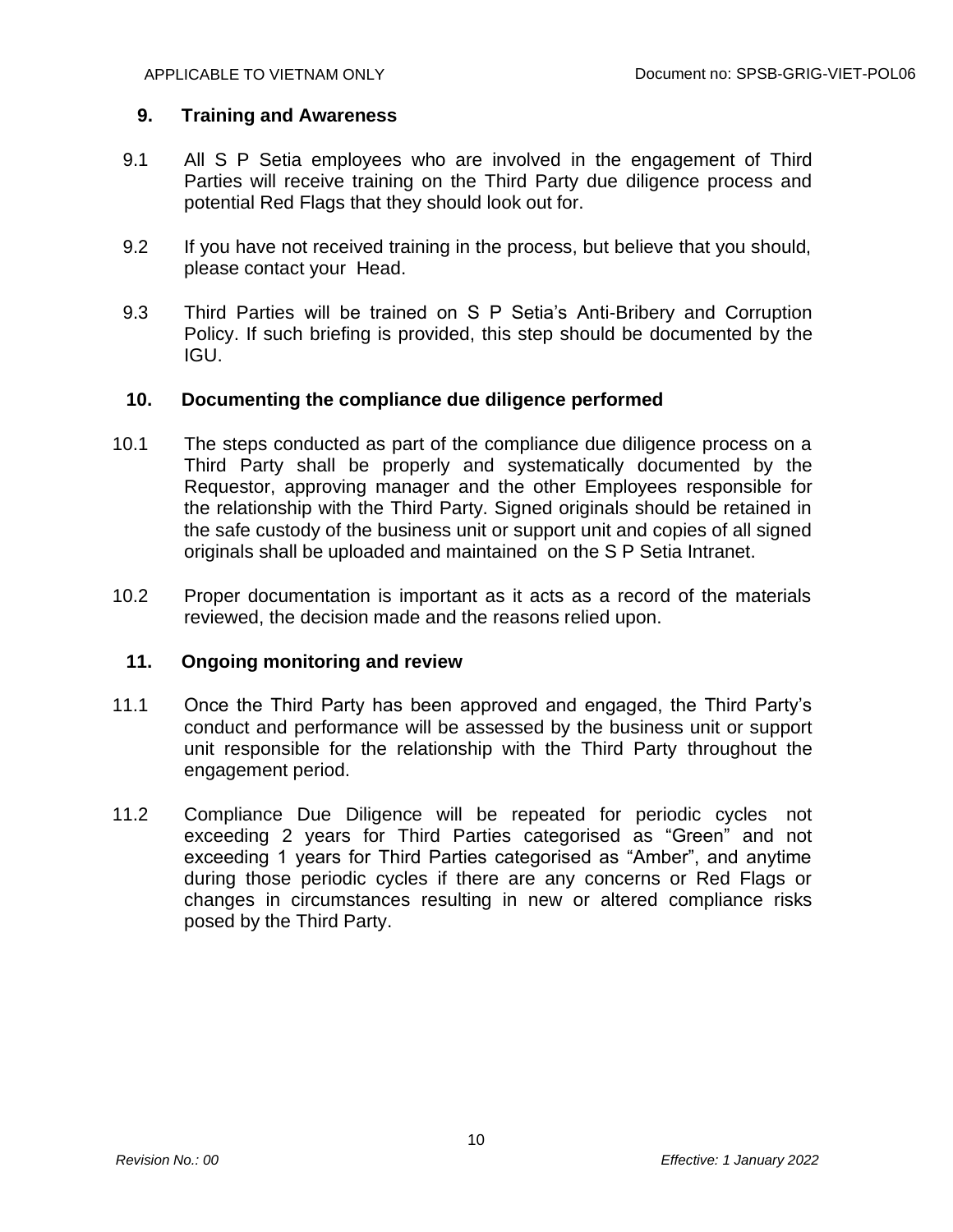## **12. Breaches of policy**

- 12.1 You must ensure that you read, understand and comply with this Policy and the relevant standard operating procedures and that you avoid any activity that might lead to, or suggest, a breach of this Policy or standard operating procedures.
- 12.2 Bribes given or offered by any Third Party carrying out services for S P Setia in order to retain business (or an advantage in the conduct of business) for S P Setia may result in S P Setia being convicted of an offence of failing to prevent that bribery, whether or not S P Setia knew of the existence of the bribe. If you are unsure whether a particular act constitutes bribery, or if you have any other queries, these should be raised with your Head or the IGU.
- 12.3 You should raise concerns about any occurrence or genuine suspicion of misconduct or violation of this Policy at the earliest possible stage by reporting any occurrence or suspicion immediately in writing to the IGU. Please refer to the Whistleblowing Policy for more detailed guidance. Such reports may then be escalated by the IGU to the Risk Management Committee, and ultimately the Board of Directors, as appropriate.
- 12.4 Non-compliance with this Policy may therefore result in severe criminal or civil penalties which will vary according to the offence and which could include imprisonment under Vietnamese law. In the event that S P Setia is subject to any criminal or civil penalties such as monetary fine and/or suspension of business operations as the result of offences committed by the Employee, S P Setia reserves the right to take appropriate action or measures against such Employees as it deems fit.
- 12.5 It is a disciplinary offence for you to not comply with the terms of this Policy.
- 12.6 S P Setia shall, subject to legal advice, notify, and cooperate fully with the relevant authorities in relation to any case of bribery or corruption committed by a Third Party or a Public Official.

This policy has been approved by the Board of Directors on 23 November 2021.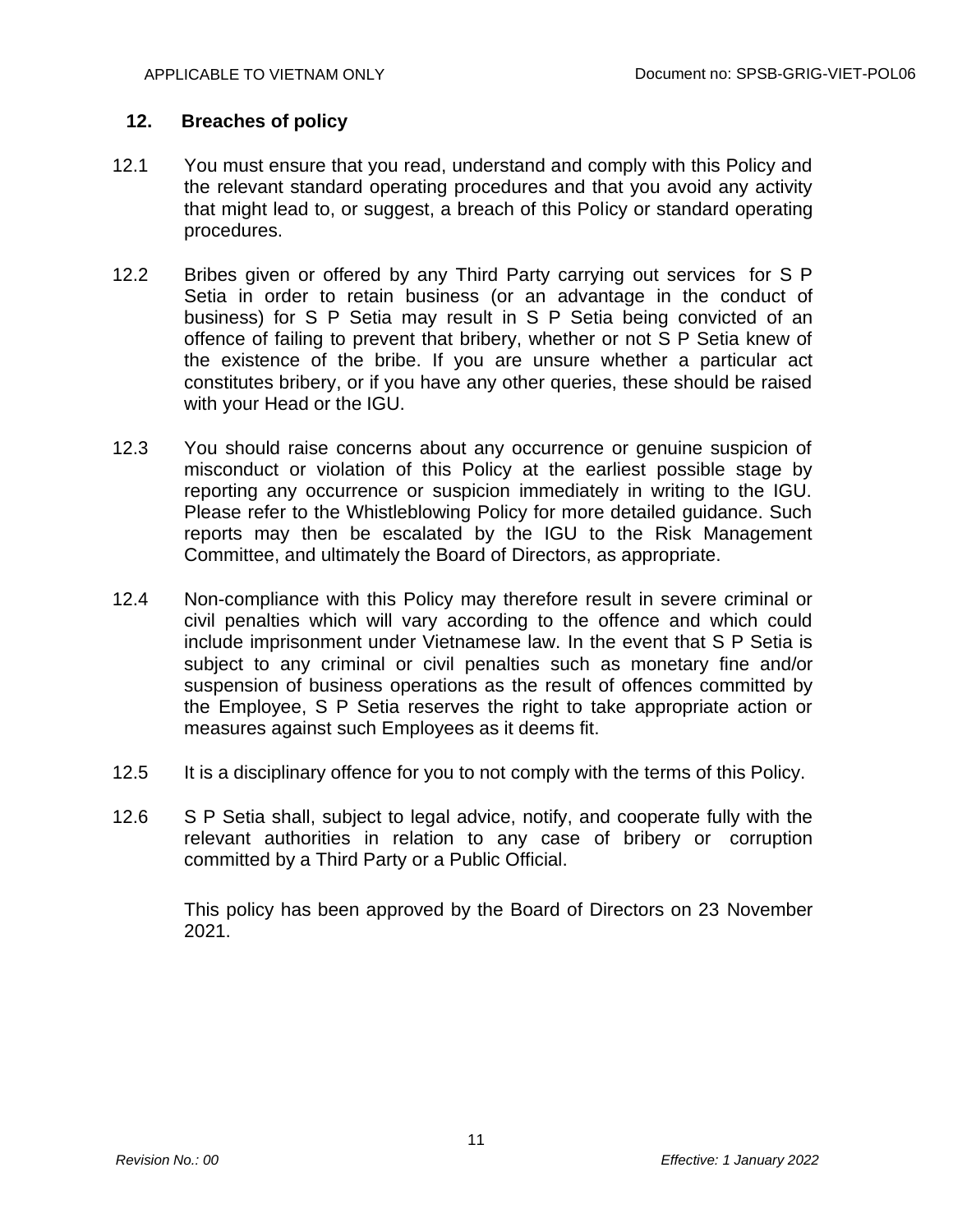

# **Chính sách Thuê tuyển bên thứ ba**

*Chính sách này được viết bằng tiếng Việt và tiếng Anh. Cả hai phiên bản ngôn ngữ đều có giá trị như nhau. Trong trường hợp không có sự nhất quán giữa hai phiên bản được đề cập ở trên, phiên bản tiếng Anh sẽ được ưu tiên áp dụng trong việc xác định tinh thần, mục đích và ý nghĩa của Chính sách này.*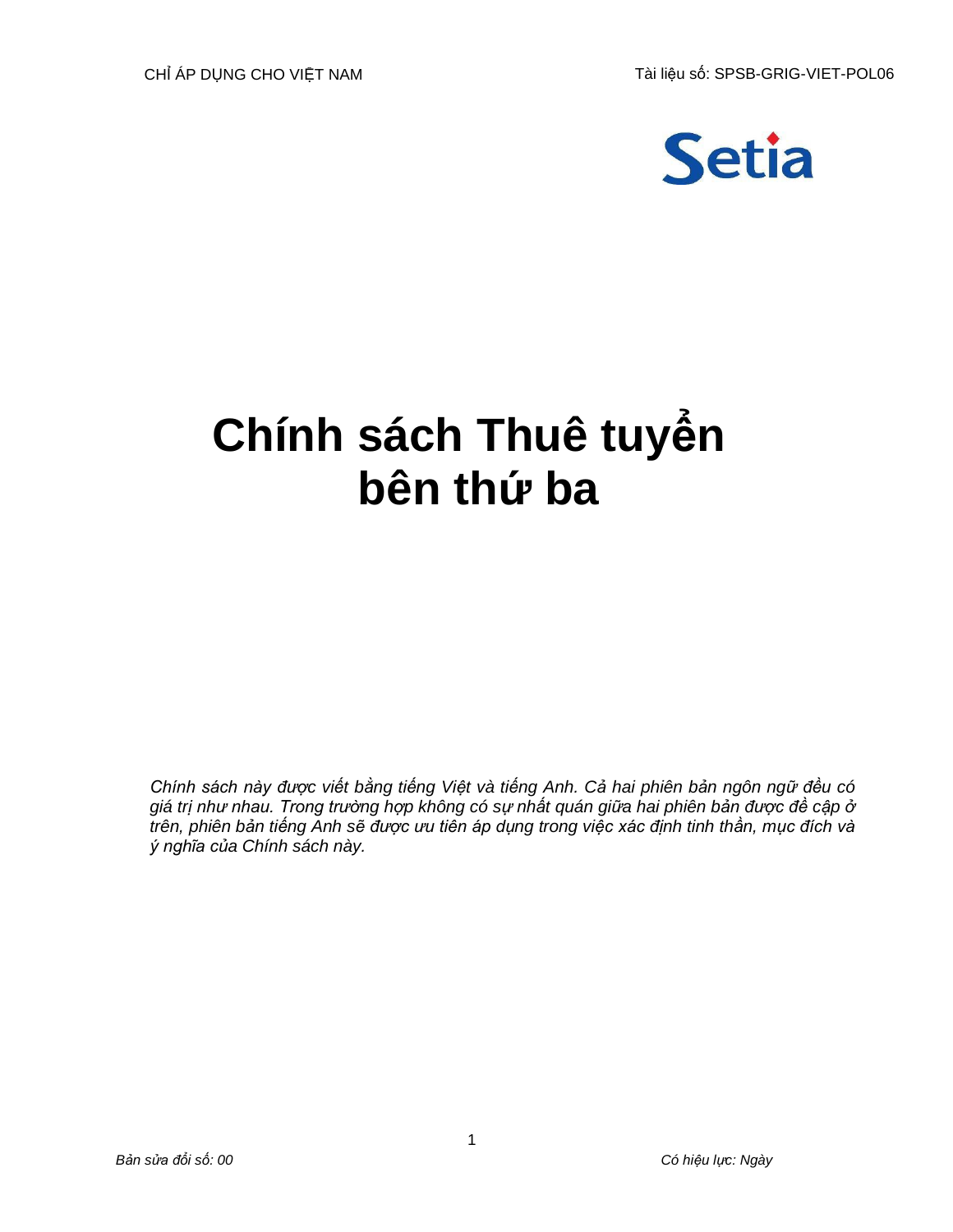## **1. CHÍNH SÁCH THUÊ TUYỂN BÊN THỨ BA CỦA S P SETIA**

- 1.1 Đạo đức, sự trung thực và tính liêm chính là nền móng trong phương thức kinh doanh của chúng tôi.
- 1.2 Nghiêm cấm các hành vi hối lộ và tham nhũng. Chúng tôi thi hành chính sách không khoan nhượng đối với tất cả các hình thức hối lộ và tham nhũng trong cả phạm vi tổ chức của S P Setia và trong hoạt động của các đại lý, đối tác kinh doanh, nhà thầu, nhà cung cấp dịch vụ và các bên thứ ba khác của chúng tôi, cũng như các cá nhân có liên quan.
- 1.3 Chúng tôi cam kết duy trì các tiêu chuẩn đạo đức cao nhất tại nơi làm việc, cũng như trong tất cả các giao dịch kinh doanh và các mối quan hệ của chúng tôi ở bất kỳ nơi đâu chúng tôi hoạt động.
- 1.4 Chúng tôi mong rằng các Bên thứ ba sẽ tự có các hành vi ứng xử phù hợp với các giá trị, chính sách và thủ tục của S P Setia, cũng như các luật lệ liên quan đến vấn đề hối lộ và tham nhũng.
- 1.5 Để đảm bảo rằng các tiêu chuẩn cao nhất về tính liêm chính của doanh nghiệp luôn được áp dụng, S P Setia tiến hành các hoạt động thẩm định dựa trên rủi ro trước khi ký kết hợp đồng với Bên thứ ba, nhằm đảm bảo Bên thứ ba có khả năng đáp ứng và sẵn sàng đáp ứng các tiêu chuẩn của S P Setia.
- 1.6 Chúng tôi soạn thảo tài liệu này nhằm cung cấp kiến thức tổng quát về quy trình thẩm định sự tuân thủ, cũng như cung cấp hướng dẫn chi tiết về cách thức tiến hành hoạt động thẩm định sự tuân thủ liên quan đến các Bên thứ ba. Chính sách này áp dụng cho tất cả các Bên thứ ba đang được S P Setia thuê hoặc đề xuất thuê.
- 1.7 S P Setia không được thuê hoặc thanh toán cho bất kỳ Bên thứ ba nào trừ khi đã thực hiện thành công quy trình Thẩm định tuân thủ được nêu trong Chính sách này. Nếu có bất kỳ câu hỏi hoặc thắc mắc nào liên quan đến Chính sách này, vui lòng liên hệ với Đơn vị Quản trị và Liêm chính (**IGU**) để được hướng dẫn thêm.
- 1.8 Nên đọc Chính sách này cùng với chính sách Chống hối lộ và tham nhũng, Bộ quy tắc ứng xử và đạo đức kinh doanh của S P Setia, bên cạnh các thủ tục vận hành tiêu chuẩn liên quan, gồm có: chính sách Quà tặng và chiêu đãi, chính sách Quyên góp và tài trợ và chính sách Tố giác đã và đang được triển khai tại Việt Nam, trong số những chính sách khác.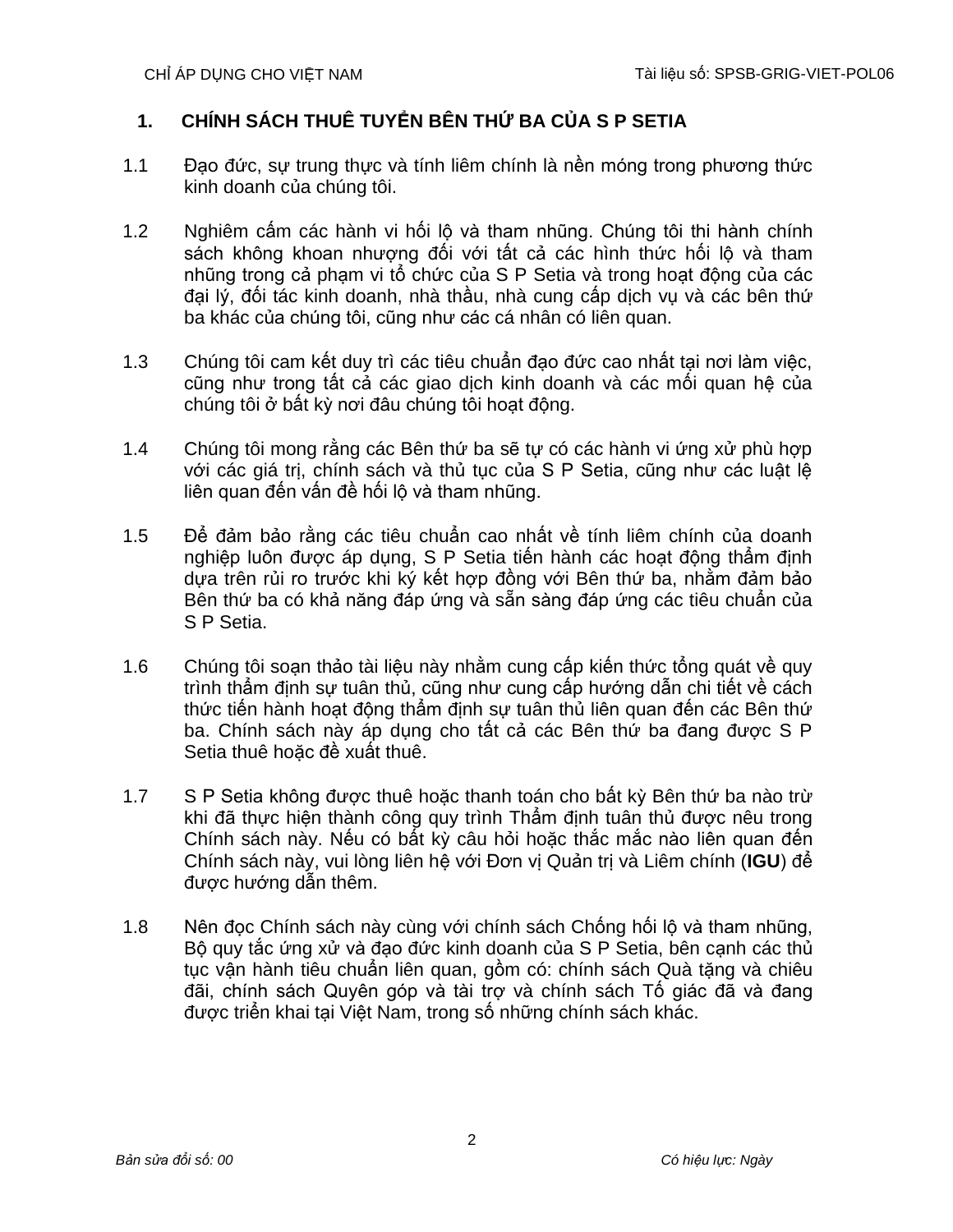## **2. CÁC THUẬT NGỮ ĐƯỢC ĐỊNH NGHĨA**

- 2.1 **Giám đốc** nghĩa là một Giám đốc được bổ nhiệm vào Hội đồng quản trị của S P Setia và chỉ liên quan đến Việt Nam, Giám đốc bao gồm (i) thành viên của hội đồng thành viên nếu S P Setia xuất hiện tại Việt Nam dưới hình thức công ty trách nhiệm hữu hạn, hoặc (ii) thành viên hội đồng quản trị hoặc thành viên ban điều hành nếu S P Setia xuất hiện tại Việt Nam dưới hình thức công ty cổ phần, hoặc (iii) giám đốc hoặc tổng giám đốc do S P Setia bổ nhiệm làm chủ sở hữu duy nhất, hoặc do hội đồng thành viên hoặc ban quản lý của pháp nhân bổ nhiệm nếu S P Setia xuất hiện tại Việt Nam dưới hình thức tương ứng là công ty trách nhiệm hữu hạn hoặc công ty cổ phần.
- 2.2 **Nhân viên** nghĩa là bất kỳ cá nhân nào làm việc ở bất kỳ cấp độ nào dưới sự quản lý, vận hành và giám sát của S P Setia, không phân biệt tên của thỏa thuận giữa các bên, bao gồm cán bộ, quản lý cấp cao, thực tập sinh, nhân viên được biệt phái, nhân viên đại lý của S P Setia, dù ký hợp đồng lao động toàn thời gian, lao động bán thời gian, lao động cố định, lao động có thời hạn hay lao động tạm thời.
- 2.3 **Trưởng bộ phận**, khi liên quan đến một Nhân viên, nghĩa là người đứng đầu bộ phận, người đứng đầu đơn vị kinh doanh, Giám đốc, Tổng giám đốc, và nếu bối cảnh yêu cầu, là Tổng giám đốc bộ phận, Phó chủ tịch điều hành, Phó chủ tịch Điều hành cấp cao, Giám đốc Khối vận hành hoặc Giám đốc điều hành, Giám đốc Khối vận hành của S P Setia hoặc Giám đốc điều hành của S P Setia trong trách nhiệm báo cáo của Nhân viên.
- 2.4 **Đơn vị Quản trị và Liêm chính** hoặc **IGU** nghĩa là đơn vị phụ trách quản trị và liêm chính của S P Setia và những chi tiết khác về việc thành lập đơn vị này được quy định trong Chính sách Tố giác.
- 2.5 **Công chức** nghĩa là một cá nhân: (i) giữ vị trí trong bộ phận lập pháp, hành chính hoặc tư pháp dưới bất kỳ hình thức nào; hoặc (ii) thực thi công vụ hoặc thực hiện các hoạt động công cộng cho hay thay mặt cho một quốc gia hoặc vùng lãnh thổ (hoặc phân khu của những quốc gia hoặc vùng lãnh thổ này) hoặc cho bất kỳ cơ quan công quyền hoặc doanh nghiệp công nào (bao gồm các công ty và doanh nghiệp liên kết với chính phủ và các công ty và doanh nghiệp thuộc sở hữu nhà nước hoặc do nhà nước kiểm soát); hoặc (iii) là quan chức hoặc đại diện của một tổ chức quốc tế công (chẳng hạn như Liên Hợp Quốc hoặc cơ quan tương tự).
- 2.6 **Dấu hiệu cảnh báo** nghĩa là một sự kiện, sự việc xảy ra hoặc tình huống được xác định trong quá trình thẩm định, chỉ ra mối đe dọa hoặc rủi ro tiềm ẩn hoặc lĩnh vực mà S P Setia lo ngại. Dựa trên thông tin thu thập và nghiên cứu được thực hiện đối với Bên thứ ba, Dấu hiệu cảnh báo là dấu hiệu cho thấy hành vị bất hợp pháp hoặc không phù hợp có thể sẽ xảy ra hoặc có thể đã xảy ra.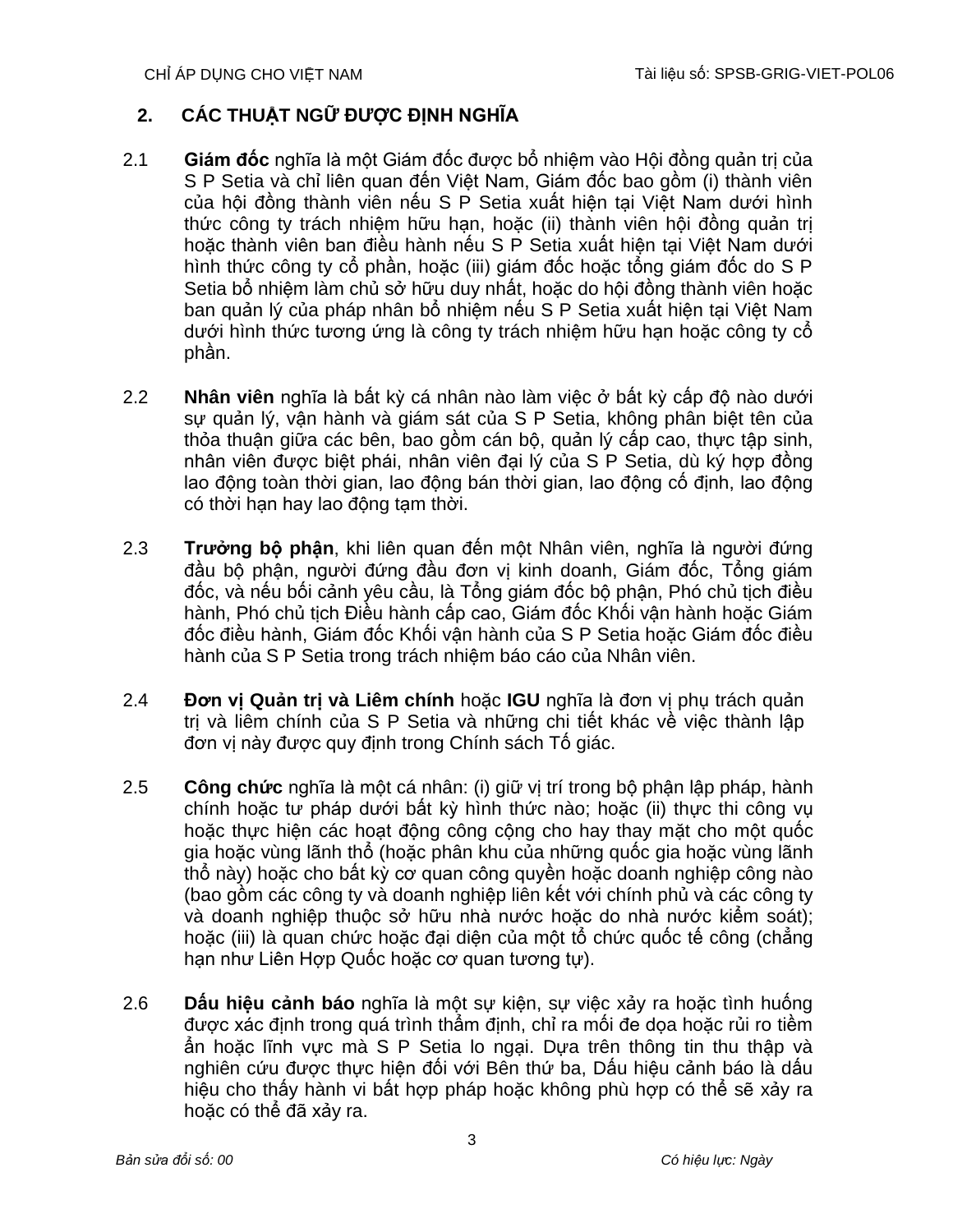- 2.7 **S P Setia** nghĩa là S P Setia Berhad và các công ty con của S P Setia Berhad và bất kỳ thực thể kinh doanh nào được S P Setia Berhad trực tiếp hoặc gián tiếp (i) sở hữu toàn bộ hoặc đa số; hoặc (ii) kiểm soát; hoặc (iii) chịu sự quản lý của S P Setia Berhad, thông tin chi tiết có tại: <https://www.spsetia.com/en-us/corporate/business-performance/investor> relations.
- 2.8 **Bên thứ ba/Các bên thứ ba** bao gồm tất cả các cá nhân tại bất kỳ thời điểm nào thực hiện (hoặc có ý định thực hiện) các dịch vụ cho hoặc thay mặt cho bất kỳ pháp nhân nào trong S P Setia, bao gồm mọi pháp nhân được thuê (theo hợp đồng hoặc theo cách khác) hoặc được thanh toán để đại diện cho bất kỳ thực thể nào trong S P Setia như nhà cung cấp, nhà phân phối, đối tác kinh doanh, đại lý, đại diện, bên trung gian, bên môi giới, người giới thiệu, nhà tài trợ, nhà tư vấn, nhà thầu, cố vấn và các Công chức tiềm năng.

## **3. NHỮNG CÁ NHÂN NÀO LÀ ĐỐI TƯỢNG CỦA CHÍNH SÁCH?**

- 3.1 Chính sách này áp dụng cho tất cả Nhân viên và Giám đốc ở mọi địa điểm.
- 3.2 Như một phần trong nhiệm vụ thông thường, Nhân viên và Giám đốc được yêu cầu thực hiện những công việc sau:
	- (a) tự làm quen và tuân thủ Chính sách này cũng như các thủ tục liên quan do S P Setia ban hành, sửa đổi theo thời gian;
	- (b) tham gia bất kỳ khóa đào tạo liên quan nào do S P Setia cung cấp;
	- (c) tự làm quen và tuân thủ bất kỳ chính sách và thủ tục nào khác áp dụng cho công việc của bản thân do S P Setia ban hành, sửa đổi theo thời gian; và
	- (d) báo cáo ngay lập tức các hành vi hối lộ, cáo buộc hối lộ đã diễn ra thực tế hoặc bị nghi ngờ do Bên thứ ba thực hiện hoặc các hành vi vi phạm các chính sách và thủ tục mà họ nhận thức được cho Trưởng bộ phận của bên thứ ba hoặc theo Chính sách Tố giác.
- 3.3 Trong Chính sách này, bất cứ khi nào nhắc đến "bạn" hoặc "của bạn" đều mang ý nghĩa là bất kỳ cá nhân nào là đối tượng áp đặt của Chính sách này.

## **4. AI CHỊU TRÁCH NHIỆM VỀ CHÍNH SÁCH NÀY?**

4.1 Hội đồng quản trị tiếp tục dẫn dắt các nỗ lực chống hối lộ và tham nhũng của S P Setia và có trách nhiệm chung trong việc đảm bảo Chính sách này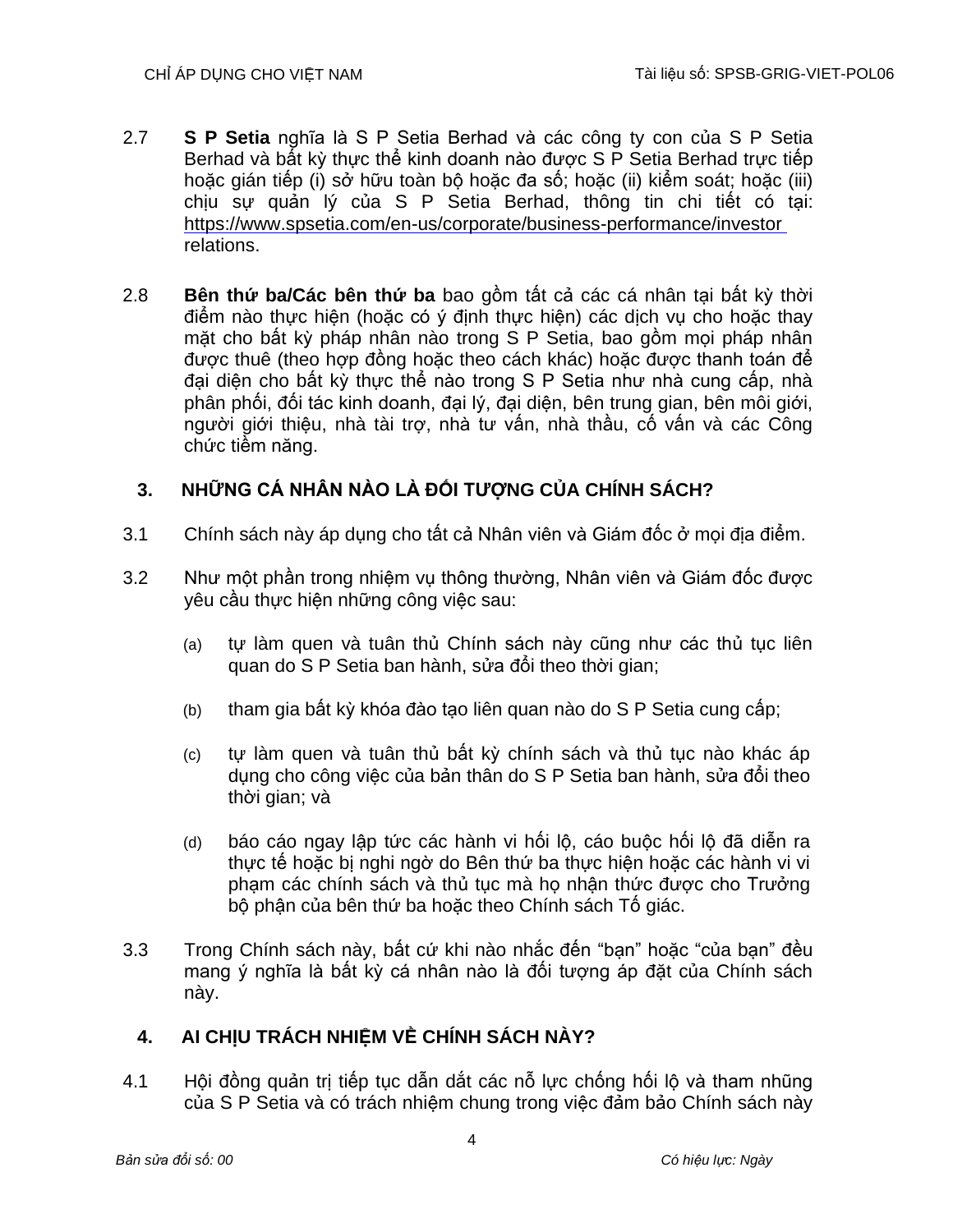tuân thủ các nghĩa vụ pháp lý và đạo đức của S P Setia. Hội đồng quản trị sẽ tiến hành chỉ đạo cần thiết, cung cấp các nguồn lực và tích cực hỗ trợ cho việc thực hiện Chính sách này của ban quản lý.

- 4.2 IGU giữ trách nhiệm chính và thường nhật trong công tác thực hiện và giám sát Chính sách này, cũng như giám sát hoạt động sử dụng và hiệu quả của Chính sách. IGU sẽ thường xuyên báo cáo cho Ủy ban Quản lý Rủi ro và cao nhất là Hội đồng quản trị về việc thực hiện và hiệu quả của Chính sách này.
- 4.3 Giám đốc Bộ phận Rủi ro, Liêm chính và Quản trị (**CRIGO**) chịu trách nhiệm xem xét tính đầy đủ của Chính sách này và thường xuyên báo cáo về việc thực hiện Chính sách kèm theo các vấn đề phát sinh khi thực hiện chính sách cho Ủy ban Quản lý Rủi ro và cuối cùng là Hội đồng quản trị của S P Setia, trên cơ sở xem xét những phát triển có liên quan và các luật quốc tế cũng như tiêu chuẩn ngành đang liên tục biến đổi. CRIGO sẽ giám sát công tác phát triển, duy trì và thử nghiệm các tiêu chuẩn và quy trình chống tham nhũng của S P Setia, được thiết kế nhằm đánh giá và cải thiện hiệu quả của các tiêu chuẩn và thủ tục này.
- 4.4 Mọi Nhân viên của S P Setia và Giám đốc đại diện cho S P Setia có trách nhiệm đọc hiểu Chính sách này. Tất cả các câu hỏi liên quan đến việc diễn giải Chính sách này, cũng như thời điểm và cách thức áp dụng các quy tắc Chính sách trong một tình huống nhất định phải được chuyển đến IGU.
- 4.5 Các cấp quản lý có trách nhiệm đảm bảo những người báo cáo cho mình nhận thức và hiểu được Chính sách này, cũng như được đào tạo đầy đủ và thường xuyên về Chính sách. Bản chất và tần suất của khóa đào tạo sẽ khác nhau tùy thuộc vào vai trò của cá nhân và khả năng tiếp xúc với các vấn đề tham nhũng của cá nhân hay tổ chức đó. Tất cả Nhân viên phải đảm bảo mình hoàn thành mọi khóa đào tạo liên quan mà mình cần tham gia theo chỉ đạo của Hội đồng quản trị và ban quản lý của S P Setia, tùy từng thời điểm.

## **5. Đánh giá rủi ro ban đầu**

- 5.1 Công tác đánh giá rủi ro ban đầu đối với Bên thứ ba là trách nhiệm của Nhân viên trong bộ phận liên quan của đơn vị kinh doanh hoặc đơn vị hỗ trợ, người đề xuất thuê Bên thứ ba (**Người yêu cầu**).
- 5.2 Mục tiêu của bước này là đánh giá mức độ rủi ro mà Bên thứ ba gây ra, sau đó xác định mức độ cần thiết của công việc thẩm định cần tiến hành. Không phải tất cả các Bên thứ ba đều có cùng mức độ rủi ro và do đó không yêu cầu áp dụng mức độ tiến hành thẩm định giống nhau. Mức độ rủi ro sẽ phụ thuộc vào:
	- (a) Bản chất của dịch vụ/thỏa thuận;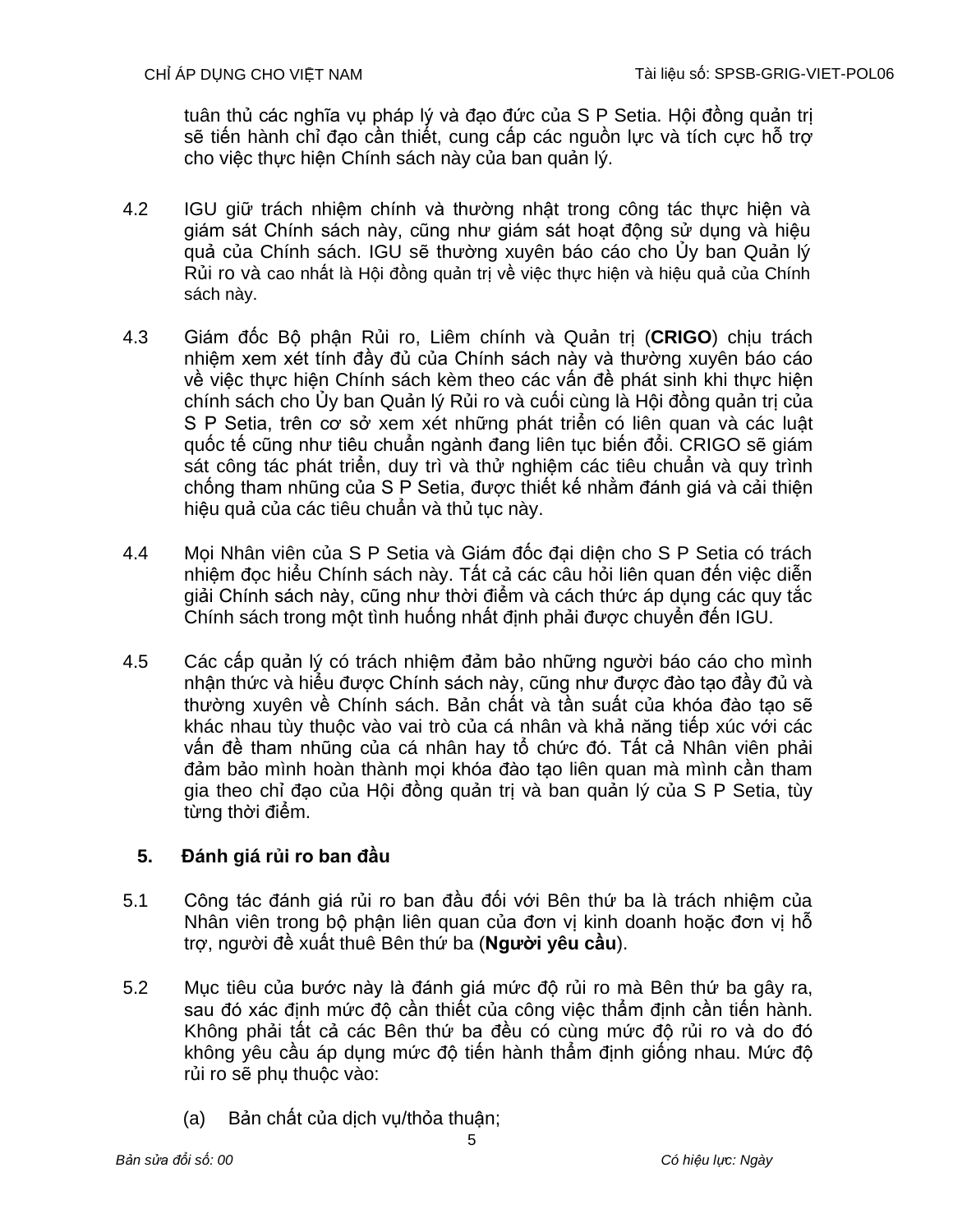- (b) Rủi ro quốc gia (cả quốc gia nơi đặt trụ sở của Bên thứ ba và quốc gia nơi dịch vụ sẽ được cung cấp); và
- (c) Giá trị tiền tệ của dịch vụ được cung cấp.
- 5.3 Quy trình đánh giá rủi ro của S P Setia yêu cầu hoàn thành các bước sau trước khi có sự tham gia của các Bên thứ ba:
	- (a) Danh sách hoạt động thẩm định cần Người yêu cầu hoàn thành;
	- (b) Bên thứ ba phải hoàn thành và gửi lại bản sao Bảng câu hỏi về hoạt động thẩm định (cùng với các tài liệu hỗ trợ);
	- (c) tiến hành tìm kiếm trên máy tính về Bên thứ ba; và
	- (d) tiến hành tìm kiếm doanh nghiệp hoặc đăng ký chính thức (ví dụ: tìm kiếm công ty hoặc đăng ký kinh doanh tại (i) Ủy ban công ty Malaysia tại Malaysia, hoặc (ii) Cổng thông tin quốc gia về đăng ký doanh nghiệp tại Việt Nam hoặc bất kỳ hồ sơ đăng ký công ty hoặc doanh nghiệp có liên quan nào khác đối với Bên thứ ba, nếu có, trong khu vực tài phán nơi Bên thứ ba được thành lập hoặc đăng ký (**Tìm kiếm chính thức**).
- 5.4 Danh sách hoạt động thẩm định và Bảng câu hỏi hoạt động thẩm định cho phép thu thập thông tin về Bên thứ ba, bao gồm thông tin về quyền sở hữu và quản lý, hồ sơ theo dõi hành vi đạo đức, các chính sách và thủ tục nội bộ cũng như quan hệ với nhà thầu phụ của Bên thứ ba. Bên thứ ba nên cung cấp bằng chứng hỗ trợ để trả lời các câu hỏi trong Bảng câu hỏi hoạt động thẩm định nếu có thể. Trong một chừng mực nhất định, nếu câu trả lời do Bên thứ ba cung cấp không rõ ràng hoặc không thỏa đáng hoặc mâu thuẫn với Kết quả tìm kiếm chính thức, Người yêu cầu nên yêu cầu Bên thứ ba làm rõ cũng như cung cấp mọi bằng chứng hỗ trợ ngay lập tức.
- 5.5 Cần tiến hành tìm kiếm trên máy tính để có được hiểu biết ban đầu về hồ sơ công khai của Bên thứ ba và để xác định xem Bên thứ ba (bao gồm các công ty con, cán bộ và đại lý) có bất kỳ vấn đề nào về danh tiếng cần được tìm hiểu thêm hay không. Công tác tìm kiếm trên máy tính phải do Người yêu cầu thực hiện và ghi lại kết quả. Công tác tìm kiếm phải được tiến hành bằng các công cụ tìm kiếm trên internet và trên bất kỳ cơ sở dữ liệu công cộng nào có liên quan trong phạm vi tài phán địa phương và đến mức độ có thể, bằng ngôn ngữ địa phương. Phạm vi tìm kiếm phải đủ rộng để hiểu càng nhiều về Bên thứ ba càng tốt. Ngoài ra, thông tin tìm kiếm nên bao gồm các từ khóa như gian lận, hối lộ, tham nhũng, rửa tiền, khủng bố, chế tài, đút lót và lại quả.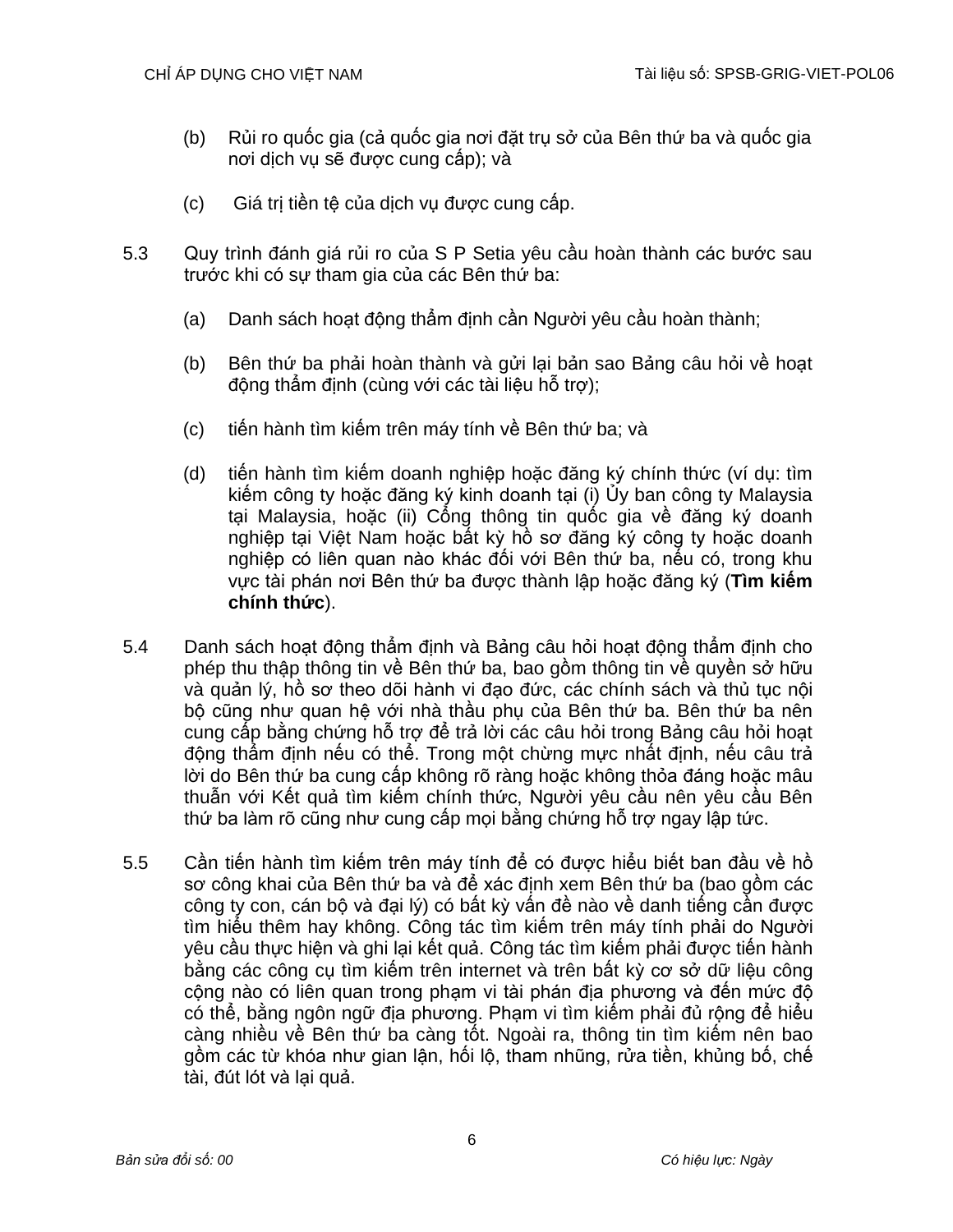5.6 Trong trường hợp hợp đồng được Bên thứ ba đề xuất, thì Người yêu cầu cũng phải có được dự thảo hợp đồng và các điều khoản và điều kiện được đề xuất, bất cứ khi nào có thể. Vui lòng tham khảo quy trình vận hành tiêu chuẩn.

## **6. Phân tích và đánh giá thông tin thu thập được**

- 6.1 Khi hoàn tất, ngoài các tiêu chí khác, tất cả thông tin được đối chiếu đối với Bên thứ ba sẽ được người quản lý phê duyệt của Người yêu cầu xem xét về tính đầy đủ, chính xác và nhất quán với chú ý đặc biệt đến bản chất và phạm vi dịch vụ được cung cấp, điều khoản thanh toán và phương thức thanh toán.
- 6.2 Nếu có bất kỳ chênh lệch hoặc mâu thuẫn nào với thông tin tổng thể đã đối chiếu, thì có thể cần tiến hành nghiên cứu thêm, bao gồm phỏng vấn Người yêu cầu và/hoặc Bên thứ ba.
- 6.3 Sau khi quá trình xem xét hoàn tất, người quản lý phê duyệt sẽ đánh giá xem đã xác định được bất kỳ Dấu hiệu cảnh báo nào hay không. Nếu người quản lý phê duyệt có bất kỳ nghi ngờ nào về sự tồn tại của Dấu hiệu cảnh báo, người quản lý phê duyệt có thể tham khảo ý kiến của IGU.
- 6.4 Người quản lý phê duyệt nên tham khảo Bảng danh mục các Dấu hiệu cảnh báo phổ biến này trong quá trình hoàn thành đánh giá của mình:
	- (a) Nếu không xác định được Dấu hiệu cảnh báo nào, Bên thứ ba sẽ được phân loại là "Xanh lục"; hoặc
	- (b) Nếu xác định được Dấu hiệu cảnh báo, người quản lý phê duyệt sẽ báo cáo đánh giá của Bên thứ ba cho Trưởng bộ phận có liên quan để Trưởng bộ phận xác định xem Bên thứ ba nên được phân loại vào mức màu "Hổ phách" hay "Đỏ", sao cho phù hợp các thông số được đưa ra trong các quy trình vận hành tiêu chuẩn cần được đọc cùng với chính sách này.
- 6.5 Xác định được Dấu hiệu cảnh báo không tự động đồng nghĩa với việc S P Setia bị cấm thuê Bên thứ ba đó. Tuy nhiên, S P Setia không được bỏ qua hoặc không giải quyết Dấu hiệu cảnh báo. Để tiến hành kinh doanh với Bên thứ ba, S P Setia sẽ thực hiện các biện pháp giảm thiểu rủi ro được nêu trong các quy trình hoạt động tiêu chuẩn cần được đọc cùng với chính sách này, nhằm phản ánh bản chất và mức độ nghiêm trọng của (các) Dấu hiệu cảnh báo đã xác định. Các Nhân viên chịu trách nhiệm quản lý quan hệ với Bên thứ ba cũng cần được thông báo về các Dấu hiệu cảnh báo tiềm ẩn và các bước cần thực hiện để giảm thiểu chúng.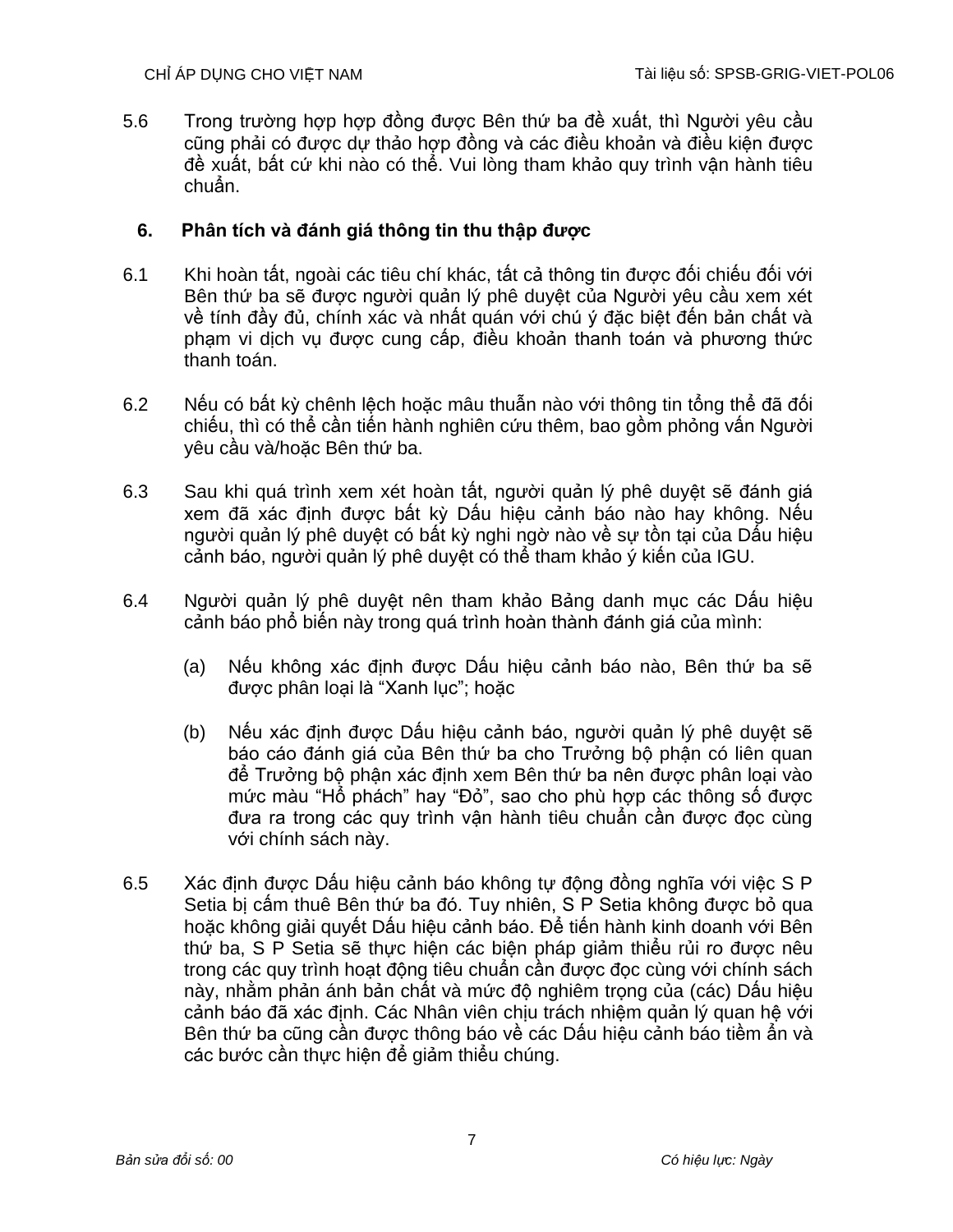6.6 Sau khi xem xét tất cả các thông tin và kết quả phát hiện, dưới sự tham vấn của IGU, người quản lý phê duyệt và Trưởng bộ phận liên quan sẽ đưa ra quyết định phân loại Bên thứ ba, cùng với các khuyến nghị về những hành động giảm thiểu cần thực hiện, nếu có liên quan:

| Phân loại | Mô tả                                                                                                                                     | Khuyển nghị                                                         |
|-----------|-------------------------------------------------------------------------------------------------------------------------------------------|---------------------------------------------------------------------|
| Xanh luc  | Thỏa thuận được đề xuất có nguy<br>cơ tham những thấp                                                                                     | Được phê duyệt – có thể<br>tiến hành ký kết<br>thỏa thuân           |
| Hổ phách  | Thỏa thuận được đề xuất có nguy<br>cơ tham nhũng ở mức vừa phải<br>VÀ có những hành động có thể<br>được thực hiện để giảm thiểu rủi<br>ro | Có thể tiến hành ký kết<br>thỏa thuận trong các<br>điều kiên cu thể |
| Đỏ        | Thỏa thuận được đề xuất có nguy<br>co tham nhũng cao                                                                                      | Không được phê duyệt.<br>Không nên thuê Bên<br>thứ ba               |

## **7. Giảm thiểu**

- 7.1 Trong trường hợp Bên thứ ba được phân loại vào màu "Hổ phách" hoặc "Đỏ", cần phải thực hiện các hành động để giảm thiểu rủi ro. Các hành động giảm thiểu tiềm năng có thể được S P Setia xem xét và quy định khi cần thiết đã được nêu ra dưới đây nhưng không phải toàn bộ. Các hành động giảm thiểu sẽ dựa trên loại và tính chất của các dấu hiệu cảnh báo được xác định sau quá trình xem xét Bên thứ ba. Nếu không thể thực hiện được hành động nào để giảm thiểu rủi ro một cách thỏa đáng, thì Bên thứ ba phải được phân loại là màu "Đỏ" và S P Setia sẽ không thuê Bên thứ ba đó.
	- (a) Khi Trưởng bộ phận chấp thuận, dưới sự tham vấn của IGU, người quản lý phê duyệt và/hoặc các chuyên gia tư vấn bên ngoài cần thực hiện quá trình thẩm định nâng cao, bao gồm các cuộc phỏng vấn và/hoặc các chuyến thăm địa điểm tiềm năng đối với Bên thứ ba;
	- (b) Giới thiệu các thủ tục tài chính và kế toán nội bộ thích hợp, chẳng hạn như giới hạn tài chính của thẩm quyền và yêu cầu bằng chứng chi tiết về các dịch vụ do Bên thứ ba thực hiện;
	- (c) Đảm bảo Bên thứ ba có các chính sách và thủ tục phù hợp để giải quyết các vấn đề chống hối lộ và tham nhũng;
	- (d) Đàm phán các điều khoản hợp đồng cụ thể về chống hối lộ và tham nhũng dẫn đến quyền kiểm toán, nghĩa vụ cung cấp bằng chứng về dịch vụ được cung cấp và việc chấm dứt hợp đồng hoặc bồi thường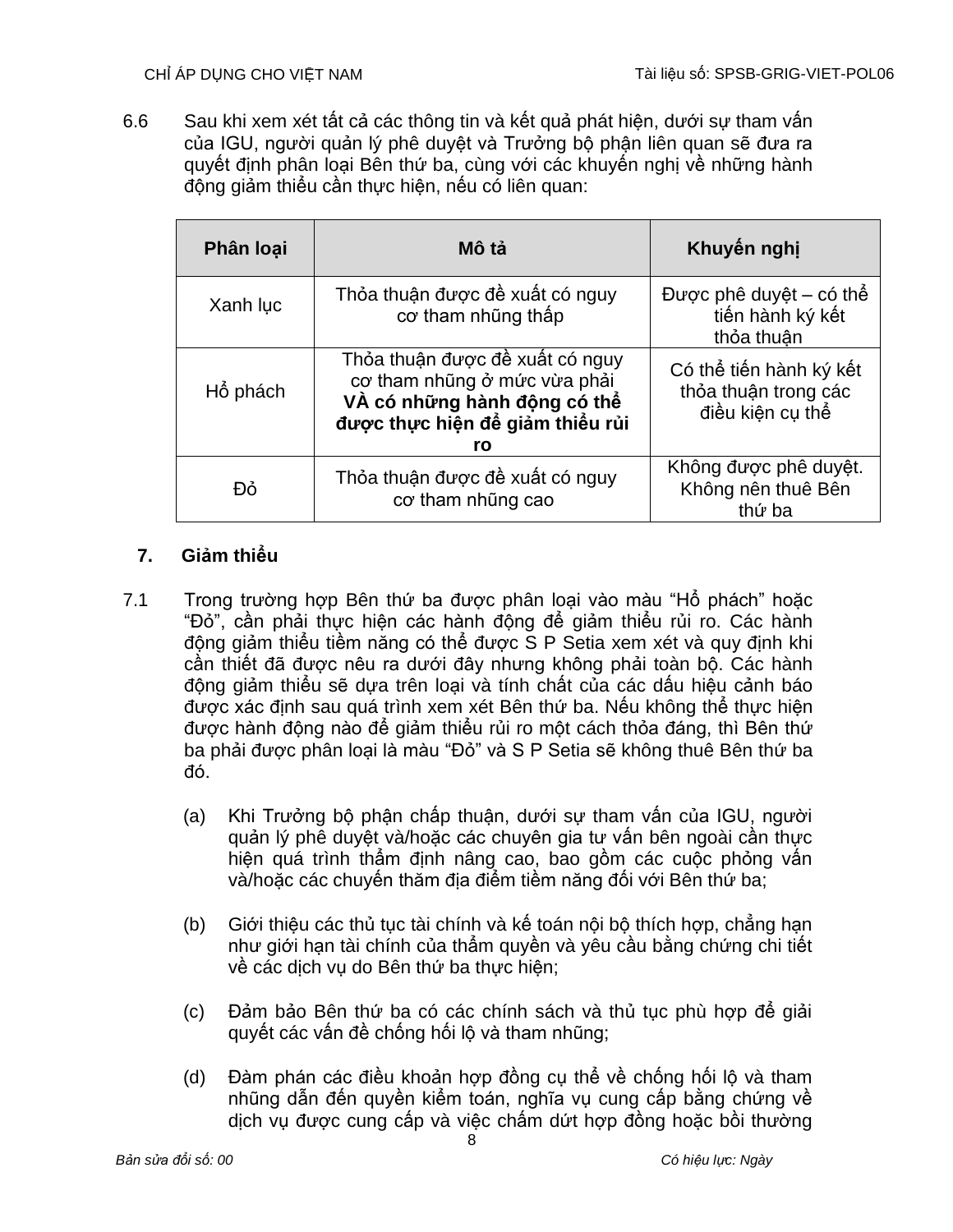trong trường hợp xảy ra sự cố về tuân thủ các điều khoản được nêu tại phải được điều chỉnh cho phù hợp với hợp đồng và phạm vi tài phán liên quan;

- (e) Liên tục đánh giá trong quá trình thuê tuyển, bao gồm các thông tin cập nhật định kỳ về danh sách hoạt động thẩm định của Người yêu cầu và Bảng câu hỏi hoạt động thẩm định của Bên thứ ba;
- (f) Bên thứ ba tự tiết lộ về các vi phạm tuân thủ có thể xảy ra;
- (g) Đào tạo định kỳ hoặc lặp lại cho Bên thứ ba; và/hoặc
- (h) Tái đánh giá hiệu suất bao gồm những hành vi kinh doanh có đạo đức và các tiêu chuẩn dịch vụ của Bên thứ ba – theo định kỳ.

## **8. Thỏa thuận bằng văn bản**

- 8.1 Tất cả các thỏa thuận với Bên thứ ba phải được lập văn bản trước khi bắt đầu công việc hoặc dịch vụ.
- 8.2 S P Setia phải đảm bảo các thỏa thuận với Bên thứ ba chứa các thông tin:
	- (a) phạm vi dịch vụ mà Bên thứ ba sẽ cung cấp;
	- (b) nhiệm vụ của Bên thứ ba;
	- (c) cơ cấu thù lao, bao gồm cơ sở tính hoa hồng và/hoặc các điều khoản thanh toán cung cấp thông tin rõ ràng về phương thức thanh toán sẽ được thực hiện, ví dụ, đối với công việc đã hoàn thành được chứng minh bằng thành phẩm bàn giao hoặc mốc tiến độ công việc đã hoàn thành được xác định rõ ràng;
	- (d) điều khoản và điều kiện của thỏa thuận; và
	- (e) cam kết của Bên thứ ba đối với tất cả luật pháp hiện hành, bao gồm luật chống hối lộ, được thể hiện bằng ngôn ngữ/cách trình bày và bảo đảm tuân thủ thích hợp trong hợp đồng.
- 8.3 Trong trường hợp S P Setia bị hạn chế khả năng áp dụng các biện pháp bảo vệ nghiêm ngặt theo hợp đồng, ít nhất thì S P Setia phải đảm bảo truyền đạt Bộ quy tắc ứng xử và Chính sách chống hối lộ và tham nhũng cho Bên thứ ba.
- 8.4 Cần lưu ý rằng Danh sách hoạt đông thẩm định và Bảng câu hỏi hoạt đông thẩm định chỉ là các công cụ hướng dẫn phải "tồn tại" xuyên suốt quá trình tham gia của Bên thứ ba. Nếu phát hiện một Dấu hiệu cảnh báo mới trong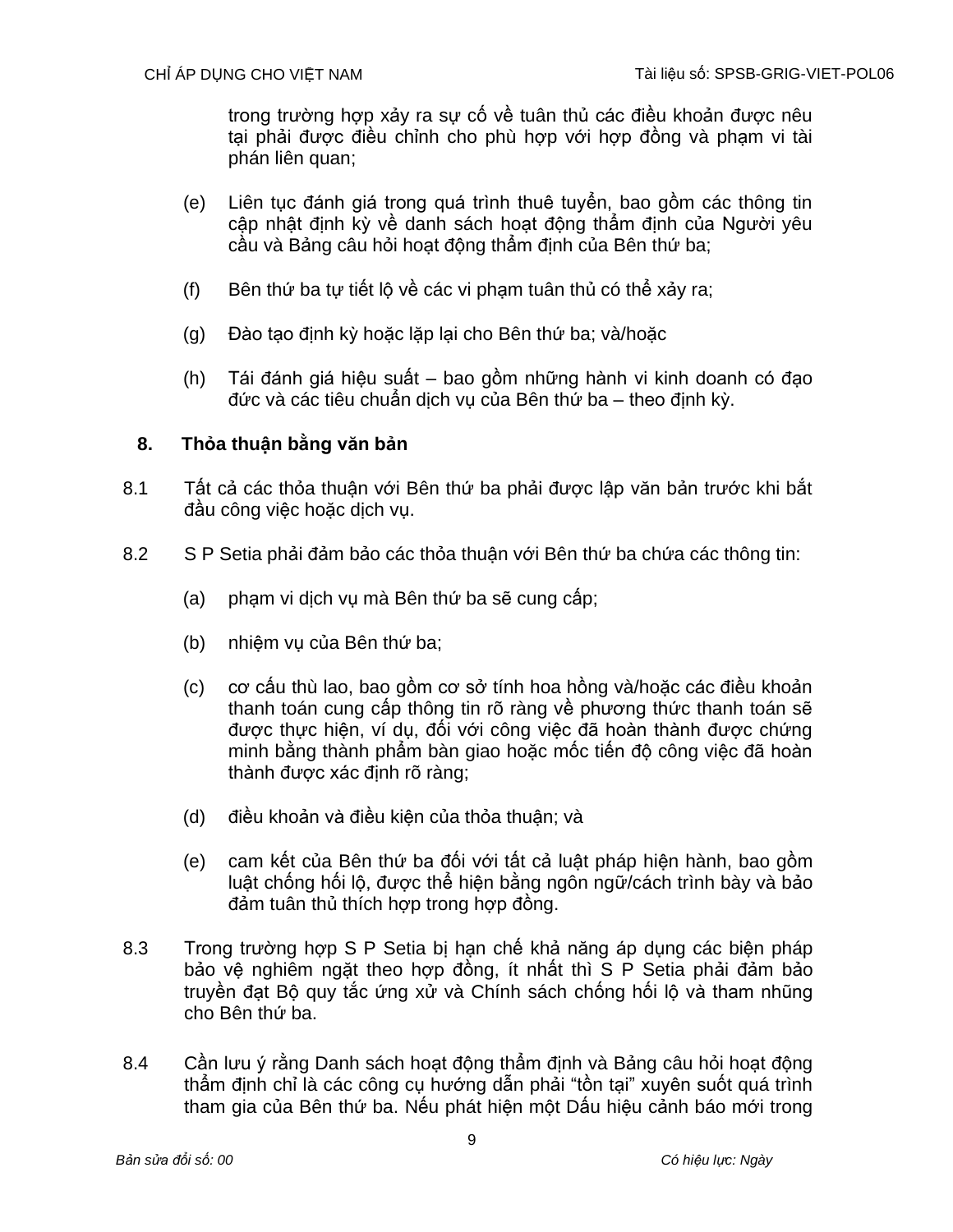bất kỳ giai đoạn nào của quá trình thuê tuyển, người quản lý phê duyệt sẽ thông báo cho Trưởng bộ phận để xác định các bước giảm thiểu hoặc các quyết định khác, nếu có, cần phải thực hiện của Người quản lý phê duyệt và Trưởng bộ phận, sau khi tham vấn IGU.

## **9. Đào tạo và Nhận thức**

- 9.1 Tất cả nhân viên của S P Setia có liên quan đến quá trình thuê tuyển Bên thứ ba sẽ được đào tạo về quy trình thẩm định Bên thứ ba và những Dấu hiệu cảnh báo tiềm ẩn cần tìm kiếm.
- 9.2 Nếu bạn chưa được đào tạo trong quá trình này, nhưng bạn tin mình nên nhận được, vui lòng liên hệ với Trưởng bộ phận của bạn.
- 9.3 Các Bên thứ ba sẽ được đào tạo về Chính sách chống hối lộ và tham nhũng của S P Setia. Nếu những thông tin tóm tắt như vậy được cung cấp, thì bước này cần phải được IGU lập thành văn bản.

## **10. Thực hiện lập hồ sơ về quá trình thẩm định tuân thủ**

- 10.1 Người yêu cầu, người quản lý phê duyệt và các Nhân viên khác chịu trách nhiệm về mối quan hệ với Bên thứ ba sẽ lập hồ sơ các bước được tiến hành trong quá trình thẩm định tuân thủ về Bên thứ ba một cách hợp lý và có hệ thống. Các bản gốc có chữ ký phải được lưu giữ ở một nơi an toàn của đơn vị kinh doanh hoặc đơn vị hỗ trợ, còn các bản sao của tất cả các bản gốc đã ký sẽ được tải lên và lưu giữ trên Mang nôi bộ của S P Setia.
- 10.2 Những tài liệu làm bằng chứng thích hợp rất quan trọng vì tài liệu này sẽ hoạt động như một hồ sơ tài liệu đã được đánh giá, quyết định đã được đưa ra và lý do đưa ra quyết định đó.

## **11. Quá trình theo dõi và đánh giá liên tục**

- 11.1 Sau khi Bên thứ ba được chấp thuận và thuê, hành vi và hiệu suất của Bên thứ ba sẽ được đơn vị kinh doanh hoặc đơn vị hỗ trợ chịu trách nhiệm về mối quan hệ với Bên thứ ba trong suốt thời gian thuê tuyển tiến hành đánh giá.
- 11.2 Quy trình Thẩm định tuân thủ sẽ được lặp lại theo chu kỳ định kỳ, không vượt quá 2 năm đối với Bên thứ ba được phân loại vào màu "Xanh lục" và không vượt quá 1 năm đối với Bên thứ ba được phân loại vào màu "Hổ phách", cũng như tại bất kỳ thời điểm nào trong các chu kỳ định kỳ đó nếu xuất hiện các mối lo ngại, hoặc Dấu hiệu cảnh báo hoặc các trường hợp thay đổi dẫn đến xuất hiện mới hay thay đổi rủi ro tuân thủ do Bên thứ ba gây ra.